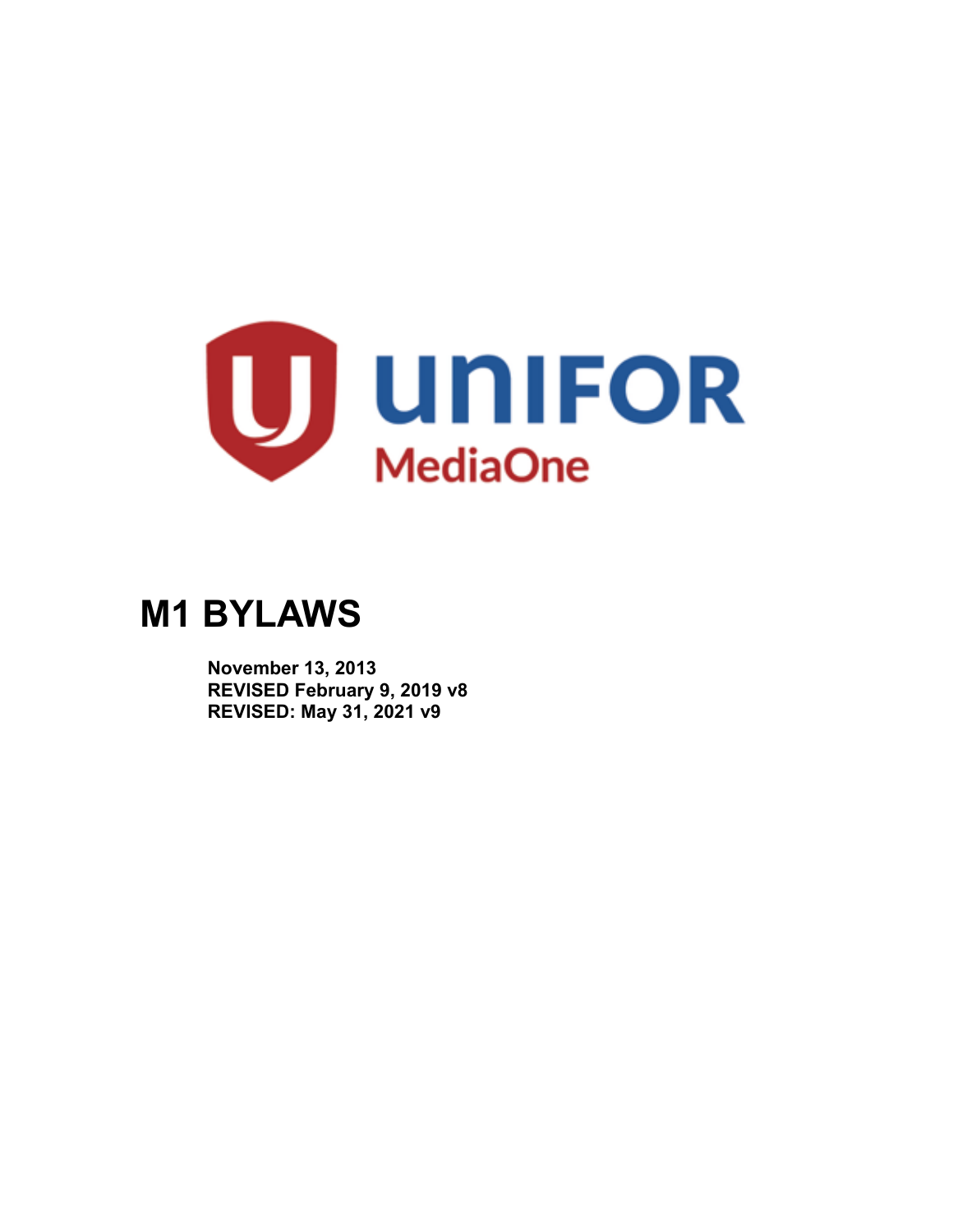## **Index**

- **Article 1 Name and Jurisdiction**
- **Article 2 Purpose & Objectives**
- **Article 3 M1 Structure**
- **Article 4 Affiliations**
- **Article 5 Governing Authority**
- **Article 6 Finances**
- **Article 7 Annual Budget**
- **Article 8 Meetings**
- **Article 9 Membership**
- **Article 10 Elections**
- **Article 11 Oath of Office**
- **Article 12 M1 Officers**
- **Article 13 M1 Officer Duties**
- **Article 14 Attendance Rules**
- **Article 15 Communication & Notifications**
- **Article 16 Grievances & Arbitrations**
- **Article 17 Review of Decisions**
- **Article 18 Standing or Elected Committees**
- **Article 19 Strikes & Lockouts**
- **Article 20 Defense Fund**
- **Article 21 M1 Unit Bylaws**
- **Article 22 M1 Local Bylaw Adoption & Amendments**

## **Policies**

- **A) M1 National Conventions & Media Council Policy**
- **B) M1 Harassment Policy**
- **C) M1 Committee Policy**

**Article 1 - Name and Jurisdiction**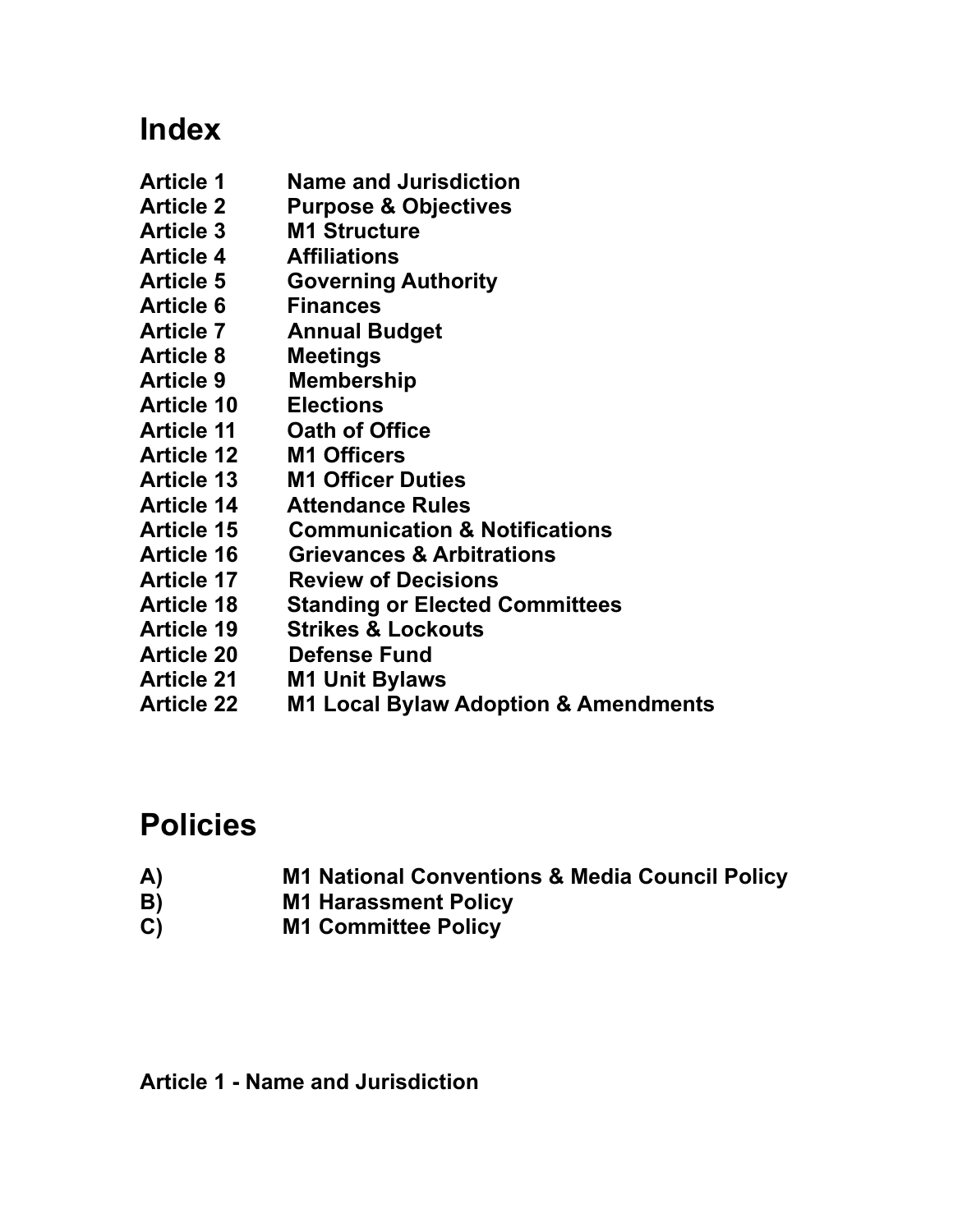- 1.1 This Organization shall be known as Unifor Union of Canada Local M1 (Unifor Media One) hereinafter called "M1".
- 1.2 This Local has been established and exists by virtue of a charter issued by the Unifor Union of Canada (hereinafter called the "National Union") pursuant to the Constitution of the National Union.
- 1.3 The Constitution of this M1 Local Union shall be the Constitution of the National Union, Unifor, and these M1 Bylaws shall be in all respects Subordinate to said Constitution and all applications and interpretations thereof.
- 1.4 The jurisdiction of M1 shall be over all Unifor Bargaining Unit Employees of the Employer(s).
- 1.5 For the purposes of these bylaws, each location represented by Unifor shall be designated a Unit and shall be entitled to representation on the M1 Board.

## **Article 2 - Purpose and Objectives**

- 2.1 The purpose and objectives of this composite M1 Local are to unite all Workers within its jurisdiction for the following purposes:
- 2.1.1 To regulate Labour Relations and Collective Bargaining between Employers and Employees.
- 2.1.2 To improve their wages, benefits and hours of work, to increase their job security and to secure working conditions conducive to safety and good health.
- 2.1.3 To promote the policies and goals of the National Union.
- 2.1.4 To promote and uphold the Bylaws and Policies of M1 and the Constitution of the National Union, and the regulation of the Canada Labour Code and relations between the Employer and Employees through Collective Bargaining.
- 2.1.5 To administer all aspects of the Collective Agreement(s).
- 2.1.6 To establish and administer all M1 funds.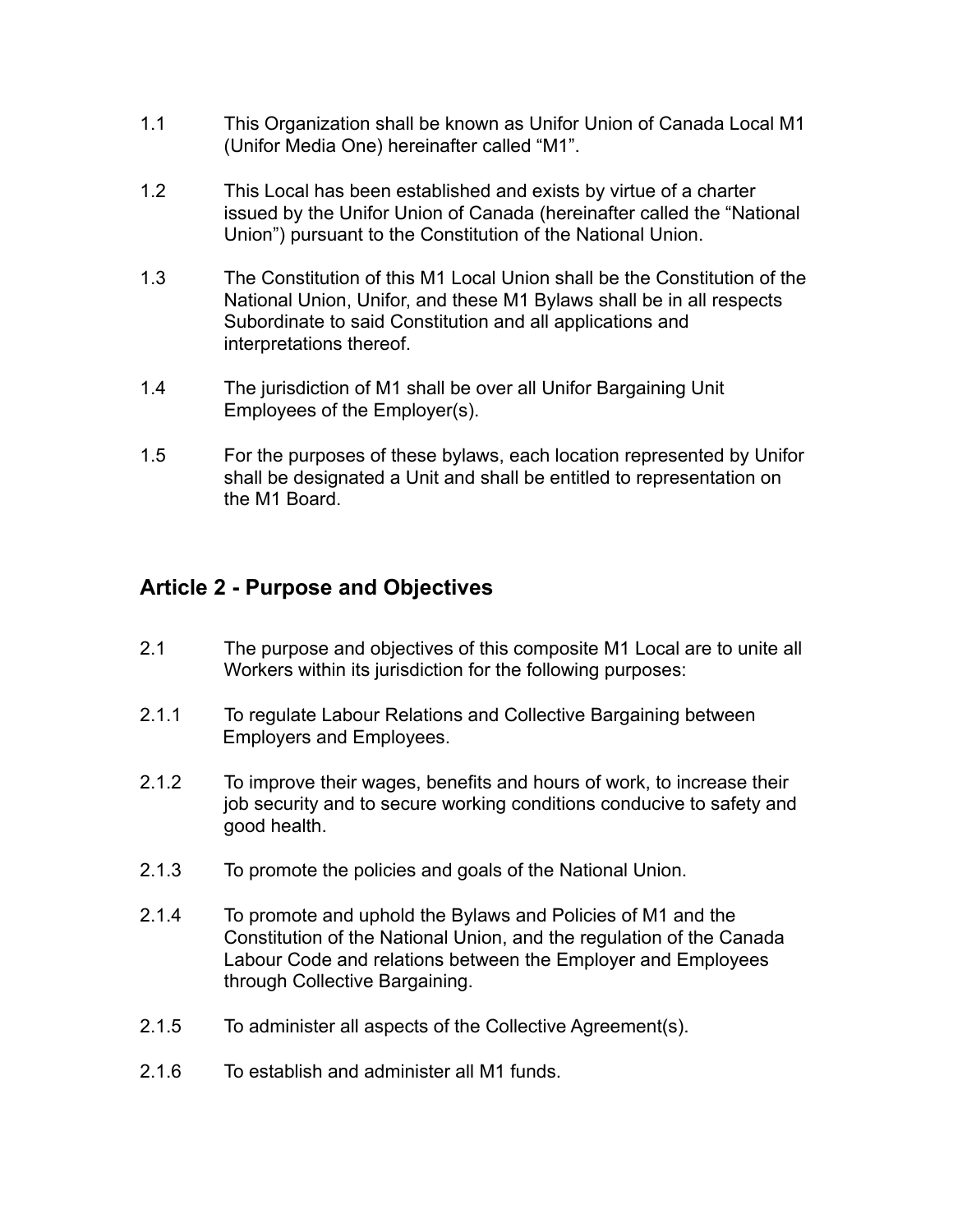- 2.1.7 To provide representation for the Members of M1.
- 2.1.8 To advocate for the Members.
- 2.1.9 To regulate relations between Members and their Employer(s).

## **Article 3 - M1 Structure**

- 3.1 The structure of M1 shall consist of the following:
- 3.1.1 M1 Executive Officers; President, Vice-President, Secretary, Treasurer, Master Steward.
- 3.1.2 M1 Board Members; The M1 Local Board is comprised of a Delegate from each Unit.
- 3.1.3 The Unit Executive(s); Unit President, Unit Vice-President, Unit Secretary, Unit Treasurer and/or Unit Master Steward as determined per Unit Bylaws.
- 3.2 The President of each Unit, (Unit President), or their Designate will be the Delegate to the M1 Board. The Designate shall hold an elected position within the Unit.
- 3.3 Each M1 Unit in good standing shall be entitled to be represented at M1 Board Meetings by one (1) Delegate and each Delegate shall be entitled to voice and vote. Each M1 Unit shall determine its amount of Observers and they shall be granted voice but no vote.

## **Article 4 - Affiliations**

- 4.1 M1 shall be affiliated with the Unifor Media Council, Arbitration Fund, Bargaining Fund and any other fund deemed appropriate by the M1 Board.
- 4.2 M1 shall be affiliated with the appropriate District and Provincial Labour Councils represented by the applicable M1 Unit and any other affiliations deemed appropriate by the M1 Board and the National Union.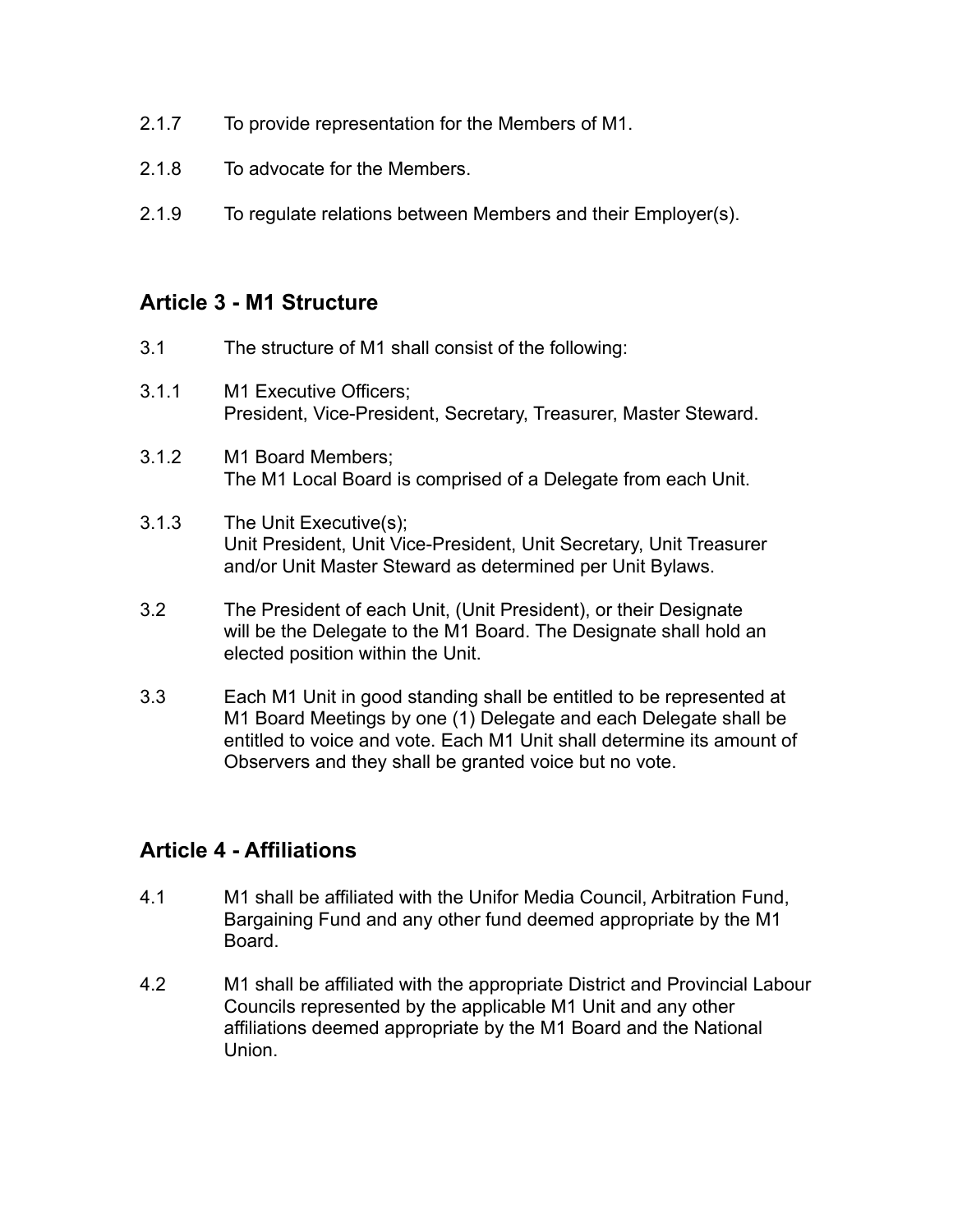## **Article 5 - Governing Authority**

- 5.1 The Members of M1 shall be the highest authority of M1 and shall be empowered to take or direct any action not inconsistent with the Unifor Constitution or By-Laws.
- 5.1.1 By referendum of the M1 Membership.
- 5.1.2 By action taken in M1 Board meetings.
- 5.1.3 By actions and decisions of the M1 Executive between M1 Board meetings.
- 5.1.4 Between M1 Board meetings, the M1 Executive shall be empowered to act on behalf of the Membership to the extent urgent business requires prompt and decisive action, subject to subsequent M1 Board and Membership approval, but the M1 Executive may not take action affecting the vital interests of the M1 Local Union without prior Membership approval.
- 5.2 The M1 Executive shall inform the M1 Board of its activities between regular meetings as per Article 15 of the M1 Bylaws.
- 5.3 The actions and decisions of the M1 Executive may be overruled by the M1 Board at a regular or special meeting.

#### 5.4.1 **Actions and Decisions of the M1 Board and/or M1 Executive that;**

- a) Create, amend or remove M1 Bylaws,
- b) Impose a Special Assessment on the M1 Membership,
- c) Change the Dues Percentage collected from the M1 Membership,

#### **shall require a 2/3 Majority Vote of the M1 Membership in attendance at a regular or special M1 Unit Meeting who are in good standing.**

### **2. Actions and Decisions of the M1 Board and/or M1 Executive that;**

- a) Involve the Election of 1M Executive Officers,
- b) Seek approval of or amendments to the annual M1 Budget,
- c) Involve the Election of Delegates and Alternates to Unifor National Conventions, Regional and Canada Councils,

#### **shall require a Majority Vote of the M1 Membership in attendance at a regular or special M1 Unit Meeting who are in good standing.**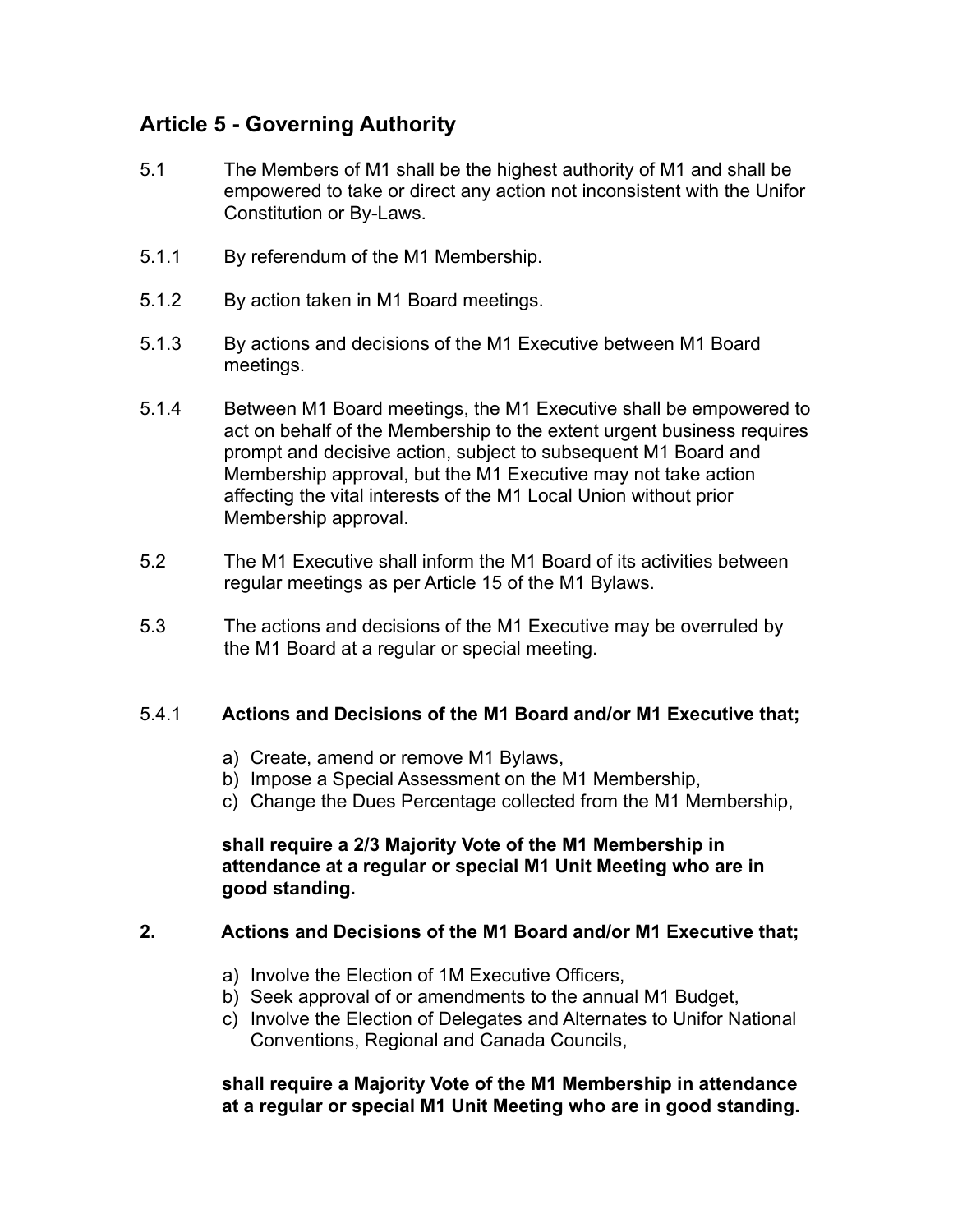### 5.4.3 **Actions and Decisions of the M1 Board and/or M1 Executive that;**

- a) Create, amend or remove M1 Policies,
- b) Seek approval of discretionary spending over \$5,000,
- c) Seek to reallocate Defense/Strike Fund assests in a labour dispute,
- d) Form, consolidate or terminate a Committee(s), exclusive of the Elections or Bargaining Committees,
- e) Involve the method of Appointing or Electing the Membership of the Committees and how the Committee Chair is to be chosen,
- f) Assign Duties to Committees,

#### **shall require a Majority Vote of Seated Delegates.**

#### 5.4.4 **All other decisions of the M1 Board shall require a Majority Vote of Seated Delegates.**

- 5.5.1 Voting carried out in accordance with Articles 5.4.1, 5.4.2 and 5.4.3, or between M1 Board meetings may be conducted electronically.
- 5.5.2 All votes will be conducted and counted by the President and Secretary of the M1 Executive.
- 5.6.1 The responsibilities of the M1 Executive shall be to oversee the operation and administration of M1 and shall include but not be limited to the following:
- 5.6.2 Oversee Collective Bargaining with the Employer in accordance with Articles 19 and 20 of the M1 Bylaws.
- 5.6.3 Set Direction and Policy for the operations of the M1 Local.
- 5.6.4 Administer the Expense, Compensation and Revenue Bylaws and Policies as established by the M1 Board and the M1 Membership.
- 5.6.5 Oversee all Committees and follow the Bylaws and Policies for selecting Representatives on all M1 Board Committees and ensure that all vacancies are filled without unnecessary delay.
- 5.6.6 Administer the Grievance and Arbitration Bylaws and Policies as established by the M1 Board and the M1 Membership.
- 5.7 M1 Units will not take any action which conflicts with M1 Bylaws, Policies or the Unifor Constitution.
- 5.8 The M1 Executive and all other Committees of M1 are accountable to the M1 Board and the M1 Membership.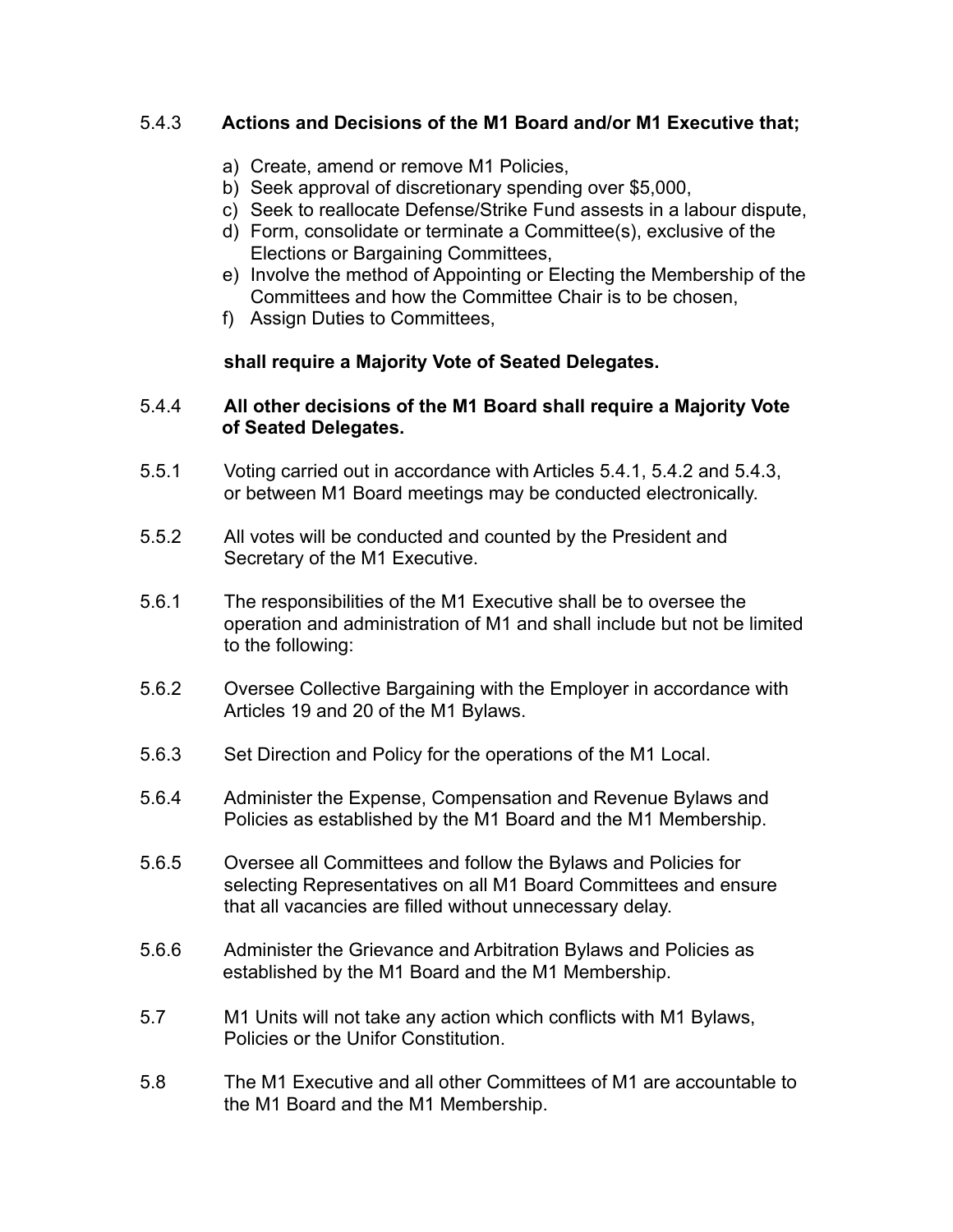## **Article 6 - Finances**

## **Section 1 - General**

- 6.1 The fiscal year of the M1 Local shall begin on January 1st and end on December 31st.
- 6.2.1 M1 shall have three (3) signatories from the M1 Executive on all accounts, two (2) of whom must sign off on each disbursement.
- 6.2.2 The Unit President from the M1 Unit of the Local Treasurer may also be a signatory for Local M1.
- 6.3 The M1 Executive is not authorized to disperse funds where such dispersal would cause a negative balance or reliance on an overdraft in any M1 bank account.
- 6.4 Any work payable by M1 and requiring the signing of a contract must first have said contract presented to and approved by a Majority of the M1 Executive, in accordance with Article 5.2 of the M1 Bylaws.

## **Section 2 - Dues**

- 6.5 The purpose of this Section is to set out the Process and Procedures for the Collection of Dues paid by the M1 Local and to set criteria for the administration of all 1M Finances while being transparent and accountable to each and every contributing Member of M1.
- 6.6.1 Of the 2% Dues Collected from M1 Union Members, 0.34% will go to the M1 Defense Fund. After National deductions, 60% will be returned to the M1 Units and the remaining 40% will be retained by the M1 Local
- 6.6.2 M1 may impose a Special Assessment of Dues only in the same manner as changing Membership Dues, in accordance with Article 5.4.1 of the M1 Bylaws.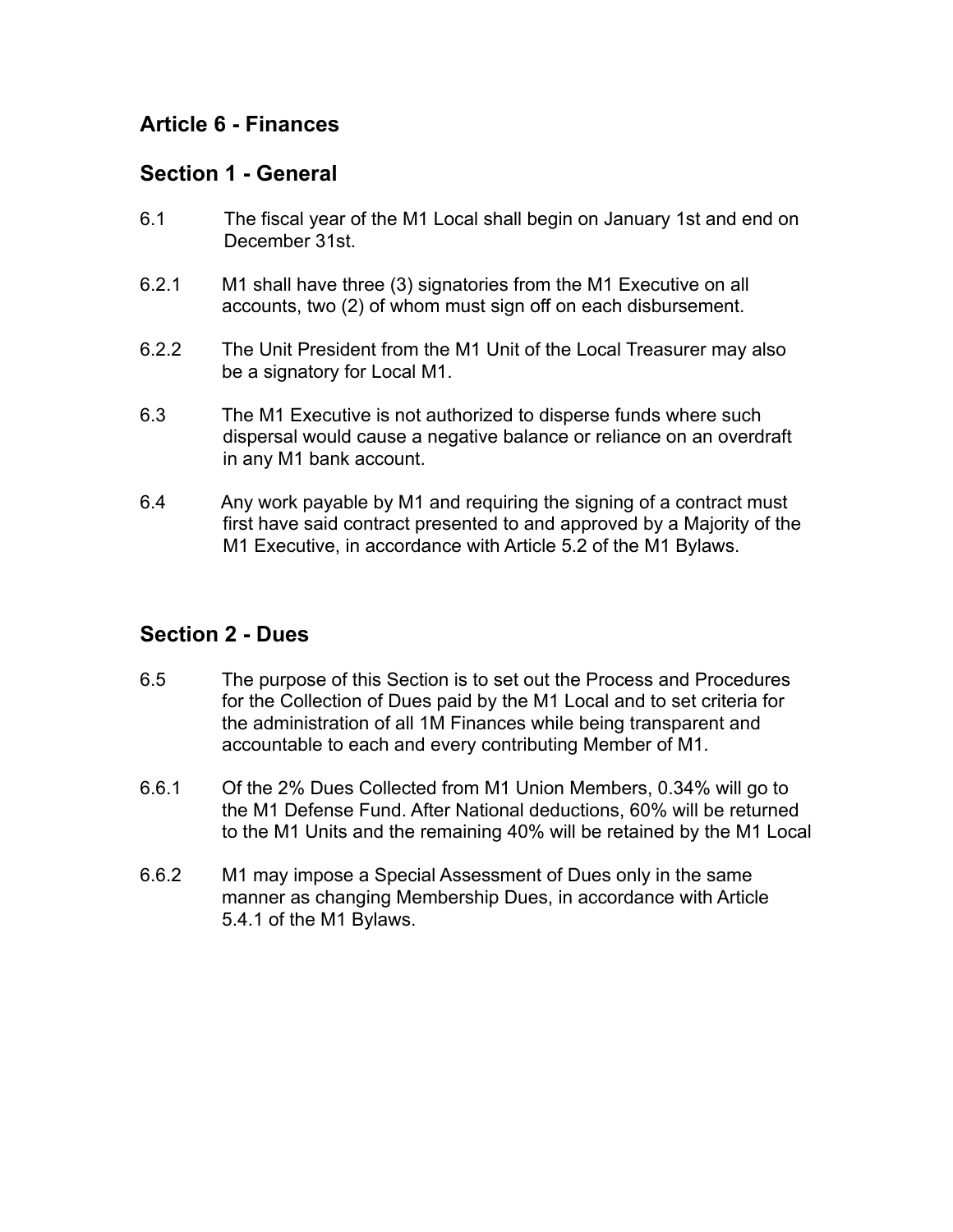## **Section 3 - Expenses and Compensation**

- 6.7 In order to attend M1 Board Meetings one (1) Delegate's and one (1) Observer's travel, transportation, hotel and per diem expenses shall be paid from the M1 Funds. M1 Units may send additional Observers at their own expense.
- 6.8.1 All Travel and Leave related Expenses will be paid from the M1 Funds for the Chairs or their Designates of any equity seeking committees to be approved by the M1 Board to attend M1 Board meetings.
- 6.8.2 This expense shall be approved by a Majority Vote of the M1 Board, in accordance with Article 5.4.3 of the M1 Bylaws.
- 6.9.1 M1 will pay Travel and Leave Expenses related to the performance of the duties of any Executive Board Member or appointed Designate as required and approved by the M1 Executive, in accordance with Article 5.2 of the M1 Bylaws.
- 6.9.2 Pre-approval of Union Time off to conduct M1 Union business must be obtained from the Employer by the M1 Unit President or appointed Unit Designate. If time off is authorized by the Employer and found not to be required, the approved time off will be cancelled with the Employer.
- 6.9.3 The M1 Treasurer, **upon approval of a M1 Expense Claim** that lists all expenditures supported with receipts including those of the entire expense allowance, shall reimburse expenses out of the M1 Funds.

### 6.10 **Daily In-Town Expenses**

- 6.10.1 **Meal Per Diem:** M1 Executive Members, M1 Board Members, M1 Committee Members or appointed Designates that are away from their normal place of work on approved union business, may claim a meal per diem of \$45.00 for a half day or \$90.00 for a full day.
- 6.10.2 **Mileage:** will be paid at the rate in accordance with Unifor Bylaws and Policies. If approved on a scheduled day off, show total kms from home in each direction, if approved on a scheduled work day claim only the mileage over and above normal mileage to work. If not greater than going to work, no claim should be made.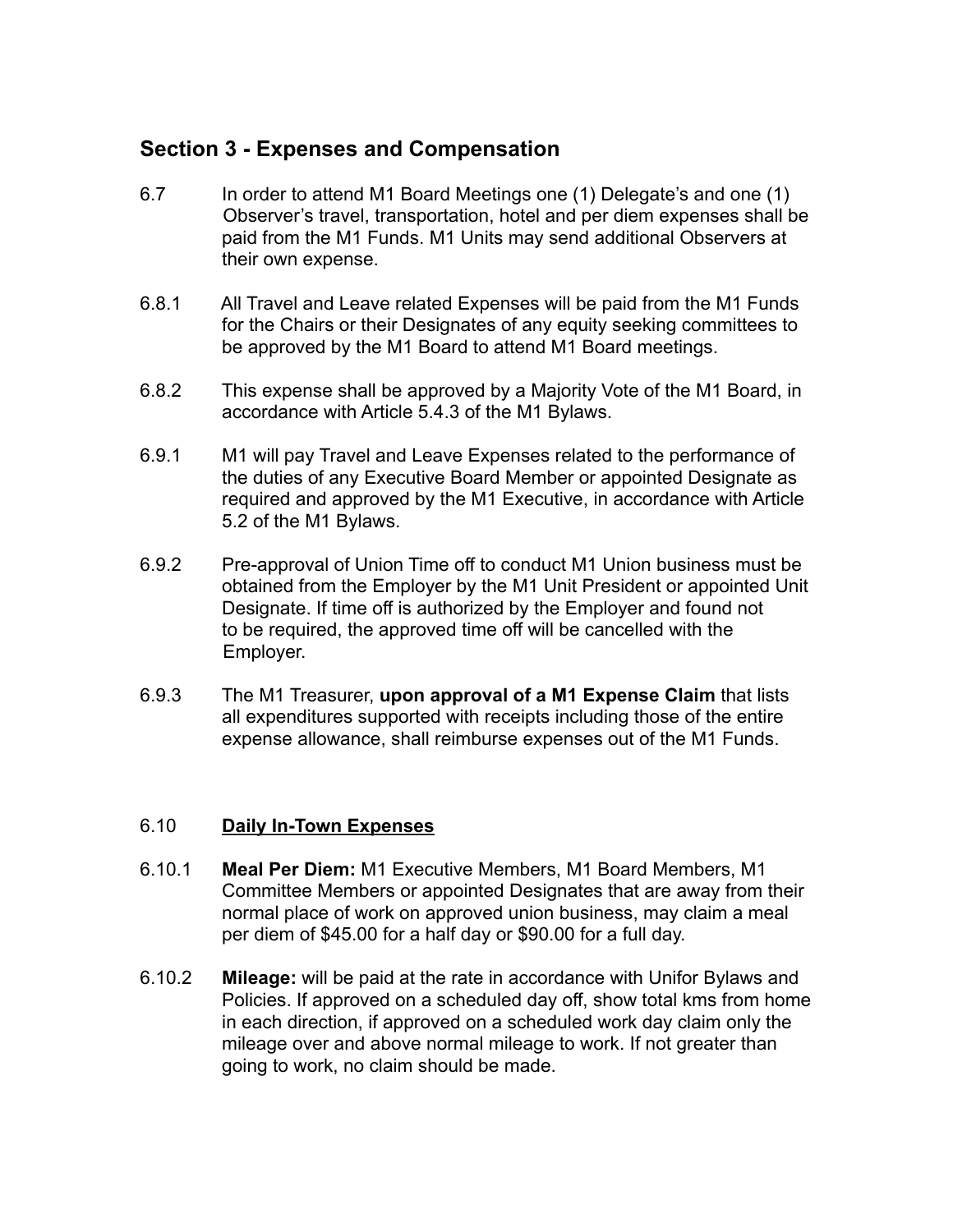### 6.11 **Out of Town Travel Expenses**

- 6.11.1 **Air Travel:** attach a copy of the airline travel final billing, including service charges/taxes/other fees. Full Fare tickets require pre-approval by the M1 Executive.
- 6.11.2 **Taxis, Ground Transportation, Parking and/or Car Rental:** expenditures must be listed on the M1 Expense Claim with valid receipts attached. Taxi charges are claimable to and from the airport. Hotel shuttles should be used where available. Car Rentals require pre-approval by the M1 Executive.
- 6.11.3 **Mileage:** will be paid at the rate in accordance with Unifor Bylaws and Policies.
- 6.11.4 **Meal Per Diem:** (when meals not provided), Breakfast \$25.00/Lunch \$25.00/Dinner \$40.00.The first day of departure and subsequent days claim up to \$90.00. Return day and one-day trips claim up to \$45.00 unless all meals were necessary.
- 6.11.5 **Hotel Accommodation:** The Hotel Venue is to be arranged through the M1 Secretary or Designate. M1 Attendee(s) and/or Designate(s) will be provided with the booking information and are responsible to make their own reservations. Any booking mistakes or additional charges related to bookings are the Unit's responsibility to cover.
- 6.11.6 **Phone/Fax/E-Mail Charges** use phone cards when applicable for long distance for approved M1 Union business and reasonable calls to place of residence. To claim phone bills must show phone receipt.
- 6.11.7 **Childcare:** Upon pre-approval by the M1 Executive the M1 Union will pay reasonable child care expenses (receipts required) while on approved union business. You may only expense over and above what would have normally been spent.
- 6.11.8 Profiting from Union Activities is not permitted under our M1 Bylaws in accordance with the Unifor Constitution meaning that you can only get compensated for Union Activities carried out from the Union or Company **but not both for the same activity**.
- 6.12.1 Executive Members shall receive an honorarium of \$100 per month.
- 6.12.12 All M1 Committee Chairs shall receive an honorarium of \$100 per month and a communications subsidy of \$50 per month.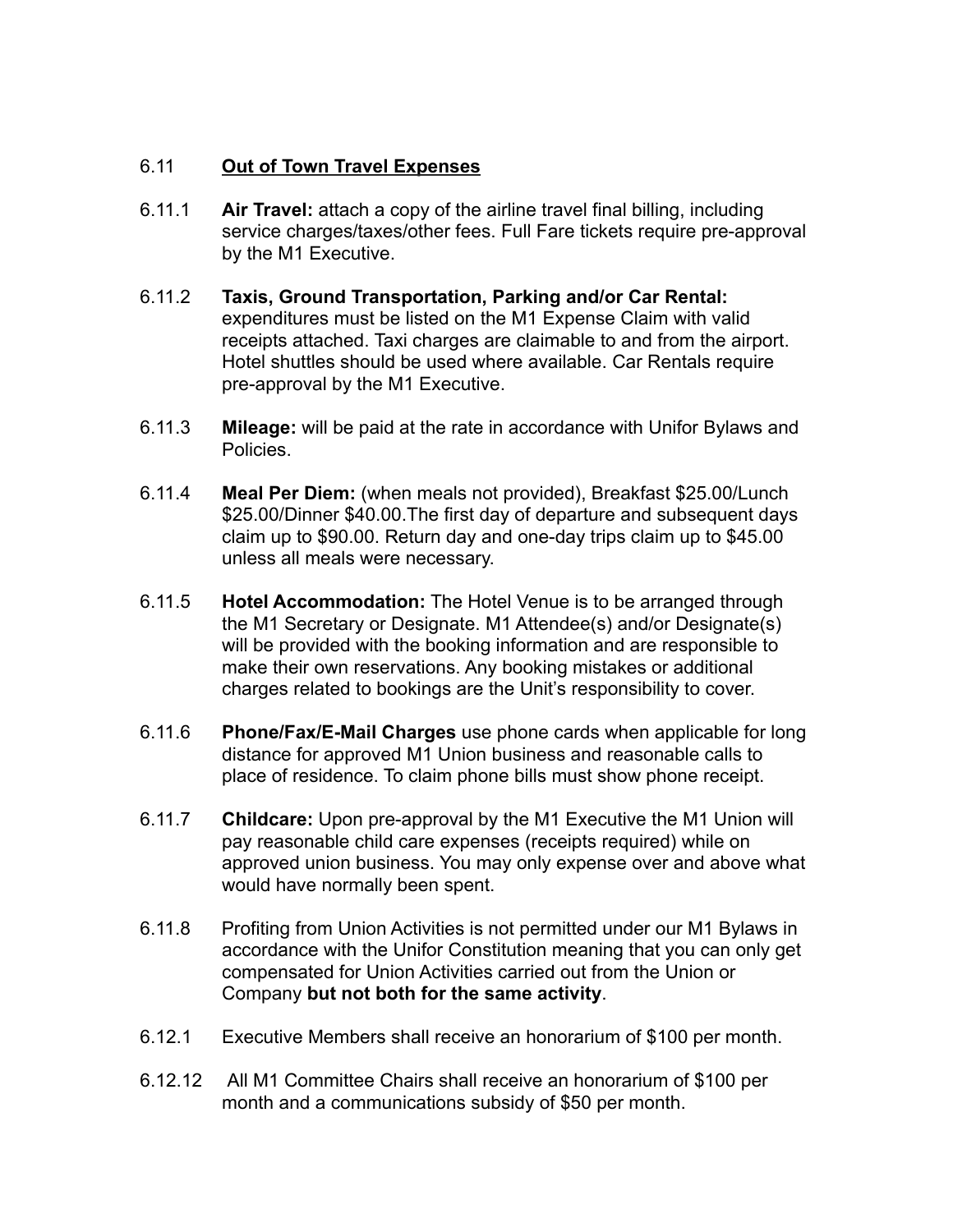- 6.12.2 Any changes to this shall be approved by a Majority Vote of the M1 Board, at a regular or special meeting of the M1 Board, in accordance with Article 5.4.3 of the M1 Bylaws.
- 6.13 M1 Claims for Expenses incurred by M1 Executive Members, Delegates, Observers or appointed Designates must be filed within 60 days from the date of purchase or in the event of travel, from the last day of the event.
- 6.14.1 The M1 President shall receive a monthly Communications Subsidy of \$150. The M1 Vice-President, M1 Treasurer, M1 Secretary, and M1 Master Steward and M1 Equity Representative shall receive a monthly Communications Subsidy \$50.
- 6.14.2 The monthly subsidies provided herein are intended to be used for communications related expenses such as Cell Phones or Internet Access. The purpose is to set forth rates and usage of a communications subsidy for M1 Executive Officers.
- 6.15.1 The M1 Local is responsible for All Costs related to the Negotiation and Administration of the Collective Agreement(s) that are not covered or paid for either by the Company, the Media Council Bargaining Fund, or by the National Union.
- 6.15.2 The M1 Local shall pay Travel Expenses (Hotel, Transportation, Per Diem, and Wage Loss) for one (1) Delegate from each M1 Unit within their respective M1 Bargaining Unit to attend pre-bargaining Caucus Meeting(s).
- 6.15.3 The M1 Local shall pay Travel Expenses (Hotel, Transportation, Per Diem, and Wage Loss) for each Member of the Negotiating Committee in the bargaining unit(s) to attend Negotiation Sessions with the Company.
- 6.15.4 Expenses incurred as a result of bargaining be submitted, with original receipts, within 30 days of the final day of the Bargaining Session in which they were incurred. Any bargaining expenses submitted after the 30 days must be approved by the M1 Executive.
- 6.16.1 The M1 Bargaining Units shall pay for the cost of preparation and distribution of negotiations related material to the Membership.
- 6.16.2 The M1 Bargaining Units shall pay the Local's portion of Collective Agreement(s) printing and distribution to the M1 Units.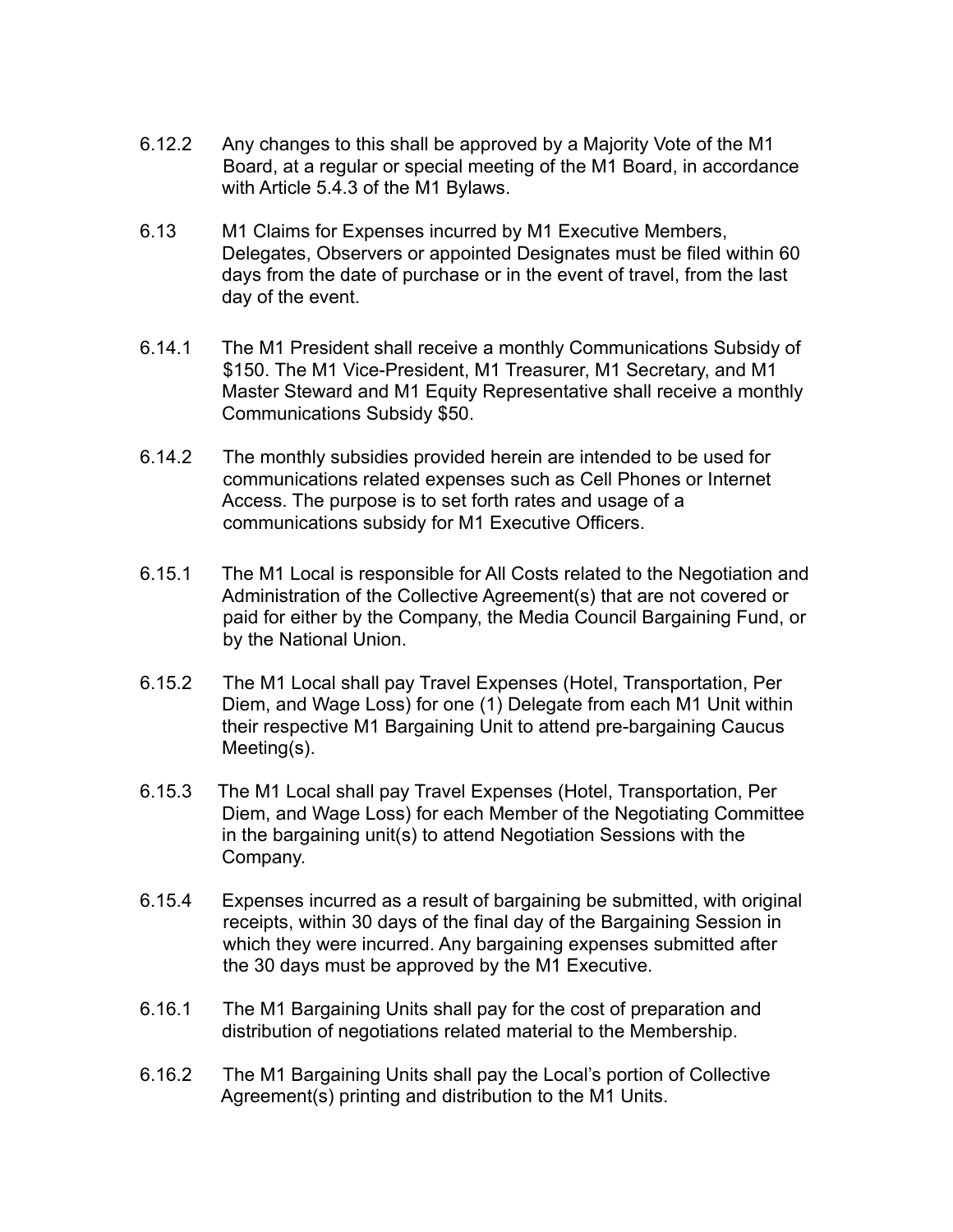## **Article 7 - Annual Budget**

- 7.1 During the last M1 Board meeting of the year, the M1 Executive shall present an Annual Budget for the upcoming year to the M1 Board.
- 7.2 The budget year shall be the calendar year, from January December.
- 7.3 This budget shall include Projected Income, Expenditures and Compensation Projections for the upcoming fiscal year.
- 7.4 The M1 Finance Committee shall set aside an amount in the Annual Budget for the purposes of supporting Unifor and other Locals involved in a dispute. The M1 Executive shall have complete discretion regarding the disbursement of funds.
- 7.5.1 Discretionary spending of up to \$5000, not necessarily budgeted for, may occur with a Majority Vote of the M1 Executive.
- 7.5.2 Discretionary spending beyond \$5,000 must be approved by a Majority Vote of the M1 Board, in accordance with Article 5.4.3 of the M1 Bylaws.
- 7.5.3 The M1 Executive shall make a full presentation and disclosure of any discretionary spending at the next M1 Board Meeting.
- 7.6.1 The Annual Budget for the upcoming year shall be approved by a Majority Vote of the M1 Board at the last M1 Board meeting of the fiscal year, in accordance with Article 5.4.3 of the M1 Bylaws
- 7.6.2 Once approved by the M1 Board the Annual Budget must be distributed to the M1 Members at Unit Meetings in a timely manner to get ratified by a Majority Vote of the M1 Membership in attendance at a regular or special M1 Unit Meeting who are in good standing, in accordance with Article 5.4.2 of the M1 Bylaws.
- 7.6.3 Approval of the annual M1 Budget by the M1 Units & M1 Membership must be completed before the first scheduled M1 Board meeting of the upcoming fiscal year.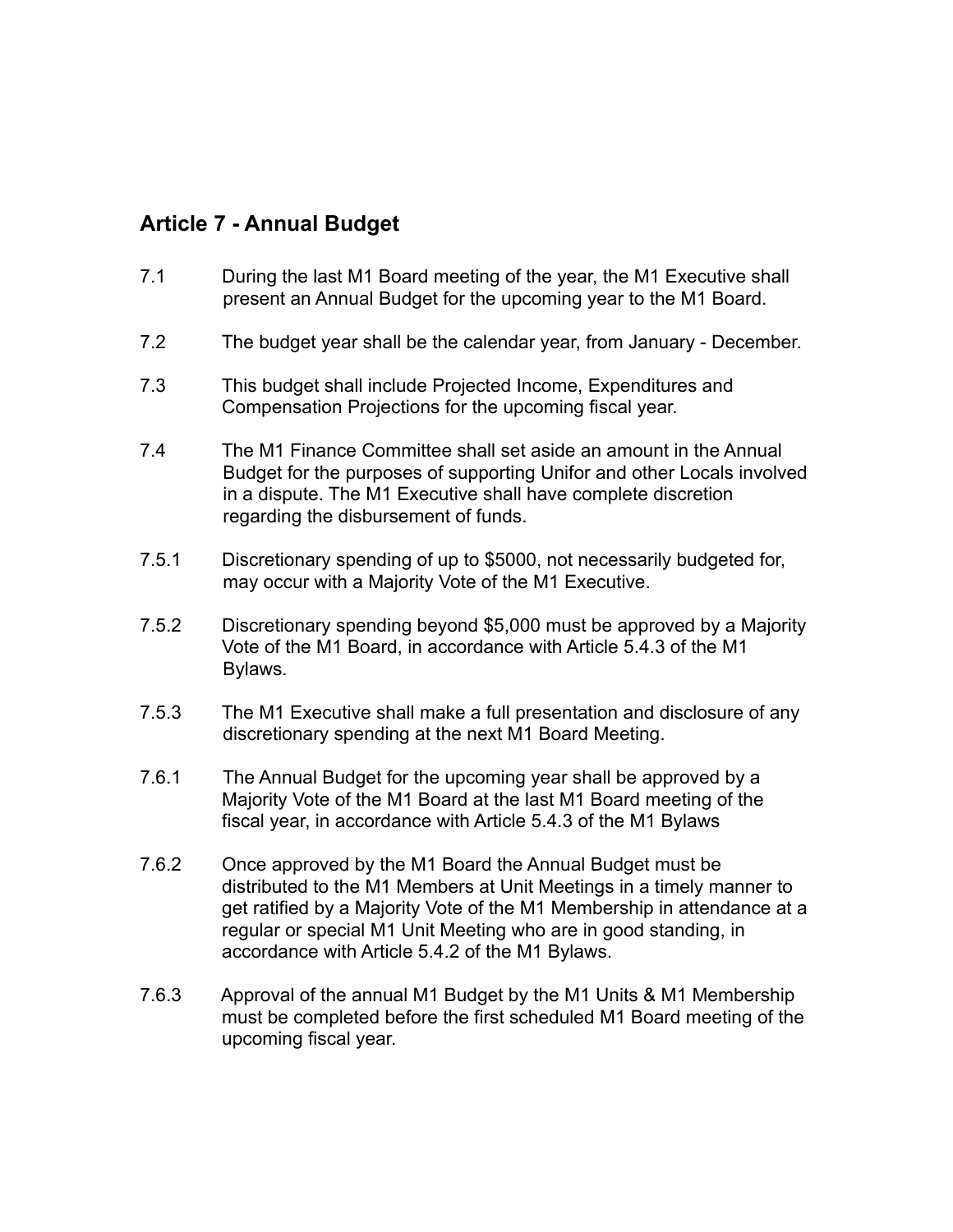## **Article 8 - Meetings**

- 8.1 The M1 Board shall meet no less than two times per year.
- 8.2.1 The M1 President shall call a Special Meeting at the request of 2/3 of the M1 Board or upon the written request of 25% of the total M1 Membership in good standing.
- 8.2.2 Notice of a Special Meeting shall be given to the M1 Membership. Said meeting must be held within 60 days from the date the written request was given. The notice shall include the date, time and place of meeting and state the purpose for which the meeting is called. No business other than that for which the meeting is called may be transacted until said business is duly addressed.
- 8.3.1 A Quorum for the commencement of a regular or special M1 Board meeting shall be 2/3 of M1 Board Delegates from M1 Units in good standing. For the purpose of transacting any business by the M1 Board during the meeting, no action of any meeting shall be invalid for lack of a Quorum unless the question of lack of a Quorum was raised before such action was taken.
- 8.3.2 Quorum for a M1 Executive meeting shall be two (2) M1 Executive Officers plus the Unifor M1 President.
- 8.4.1 An Agenda shall be distributed in advance and M1 Members shall be able to add points of discussion, in accordance with Article 15 of the M1 Bylaws.
- 8.4.2 The order of business at the regular meeting shall be at the discretion of the M1 Executive.
- 8.5 The Rules of Order not specifically covered by these Bylaws or the Constitution of the National Union shall be in accordance with the Unifor Rules of Order and Guidelines.
- 8.6 Any Member who attends a meeting under the influence of alcohol or drugs and/or creates a disturbance, or becomes unruly shall lose voice and their right to vote at said meeting. Where necessary to maintain order, the Member may be evicted from the meeting by order of the President subject to the challenge of the Membership. Flagrant or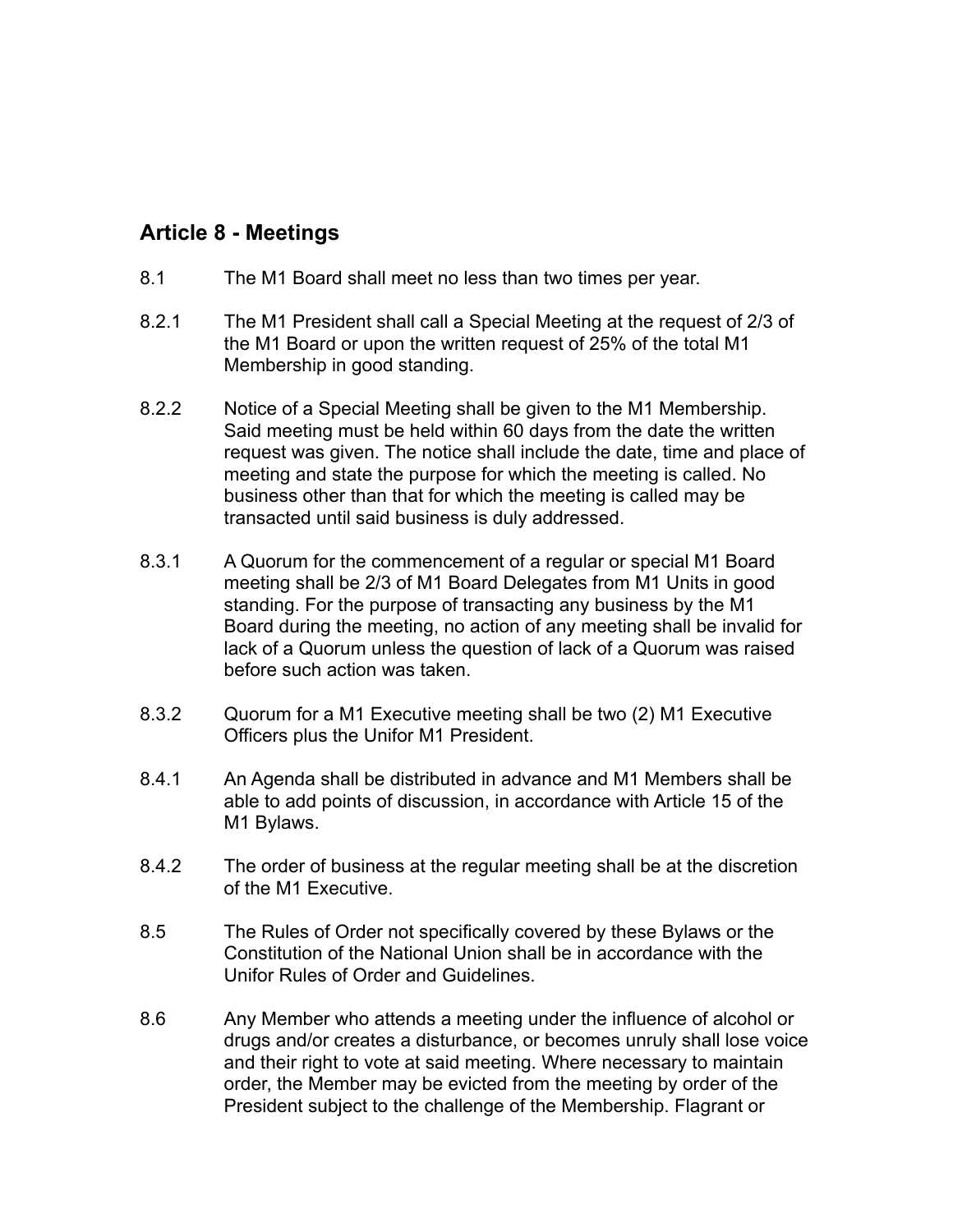persistent violation of this section by any Member shall be conduct unbecoming a Union Member.

## **Article 9 - Membership**

- 9.1 The M1 Local Union shall be composed of Workers eligible for Membership in Unifor, over whom the Local Union has jurisdiction.
- 9.2.1 Each Member in good standing of this Local Union has the right to nominate and vote, express opinions on all subjects before the Local Union, to attend all Membership Meetings and express views, arguments and opinions on all matters and business, including candidates for office, properly before the meeting; to meet and assemble freely with other Members and generally, to participate in the activities of the Local Union in a responsible manner consistent with good conscience in order to present and discuss factually and honestly the issues upon which the Membership must base its decisions. These rights shall at all times be subject to the rules of procedure governing meetings and other uniform rules and regulations contained in the Constitution, By-Laws and other official rules of the M1 Local Union.

9.2.2 A Member in exercising the foregoing rights and privileges shall not take any irresponsible action which would tend to jeopardize or destroy, or be detrimental to, either the M1 Local or National Union as organizations, or their free democratic heritage, or which would interfere with the performance by this M1 Local Union or the National Union of its legal or contractual obligations as a collective bargaining agent, or interfere with the legal or contractual obligations of this M1 Local Union as an affiliate of the National Union of Unifor.

- 9.2.3 Violation, or abuse of these rights and privileges of Membership, or engaging in conduct prohibited by this section, may be grounds for the commencement of a charge against a Member pursuant to Article 18 of the National Union Constitution.
- 9.3 The Membership shall strive to obtain the objectives set forth in the Constitution and additional objectives as established as the policy of the National Union; to maintain free relations with other organizations; to do all in its power to strengthen and promote the labour movement; to co-operate with National Board Members, the National Representatives and help promote organizational activities.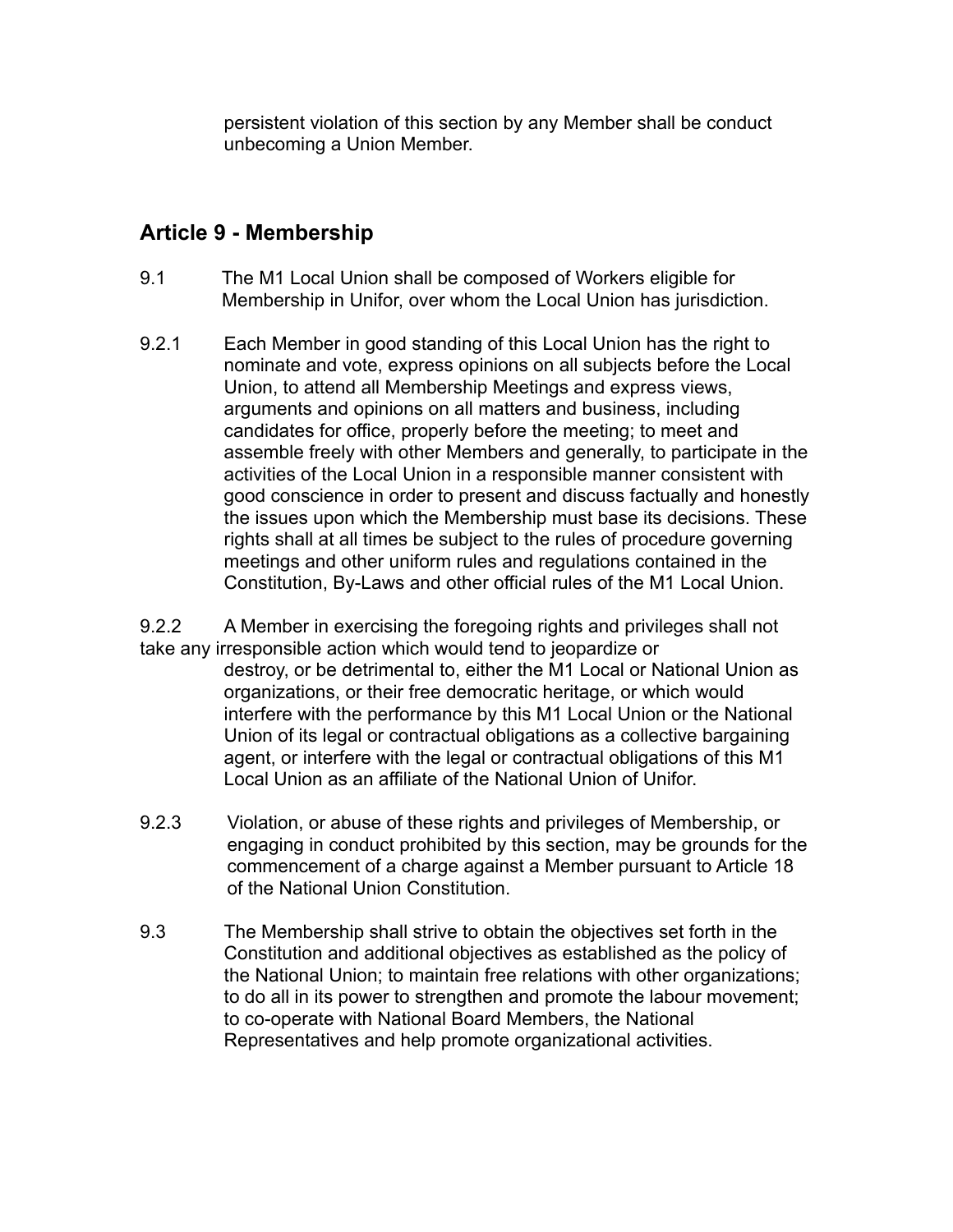## **Article 10 - Elections**

- 10.1 The M1 Executive must be comprised of M1 Members in good standing.
- 10.2.1 Elections for M1 Executive Officer Positions require a Majority Secret Ballot Vote of the M1 Membership in attendance at a regular or special M1 Unit Meeting who are in good standing, in accordance with Article 5.4.2 of the M1 Bylaws. Only M1 members who identify as a member of an equity seeking group as defined by Unifor may vote for the executive Equity Representative.
- 10.2.2 In the event that no candidate receives a majority there shall be a runoff between the top two candidates. The candidate receiving the most votes shall be determined to be the winner.
- 10.3 The M1 Executive positions shall be elected for a 3-year term.
- 10.4.1 Elections for President and Treasurer and Equity Representative shall t take place in alternate years to elections for Vice President, Secretary, and Master Steward.
- 10.4.2 In the event of vacancies and special elections, the 3 year term may be shortened to ensure that elections for the positions noted above occur in alternate years.
- 10.5 An Election Call for the upcoming election year shall take place at the last M1 Board Meeting of the year unless a Special Election is required, at which point an election call will be made immediately.
- 10.6 Successful candidates shall take office immediately after the installation ceremony. A joint M1 Executive meeting, attended by past Officers and newly elected Officers, shall follow the installation of the new Officers without undue delay.
- 10.7 In the event of a vacancy of any M1 Executive position, the M1 Executive may appoint a replacement to fill that position. The term of the appointed officer shall be from the date of the appointment until the next M1 Board meeting at which time a special election shall be held.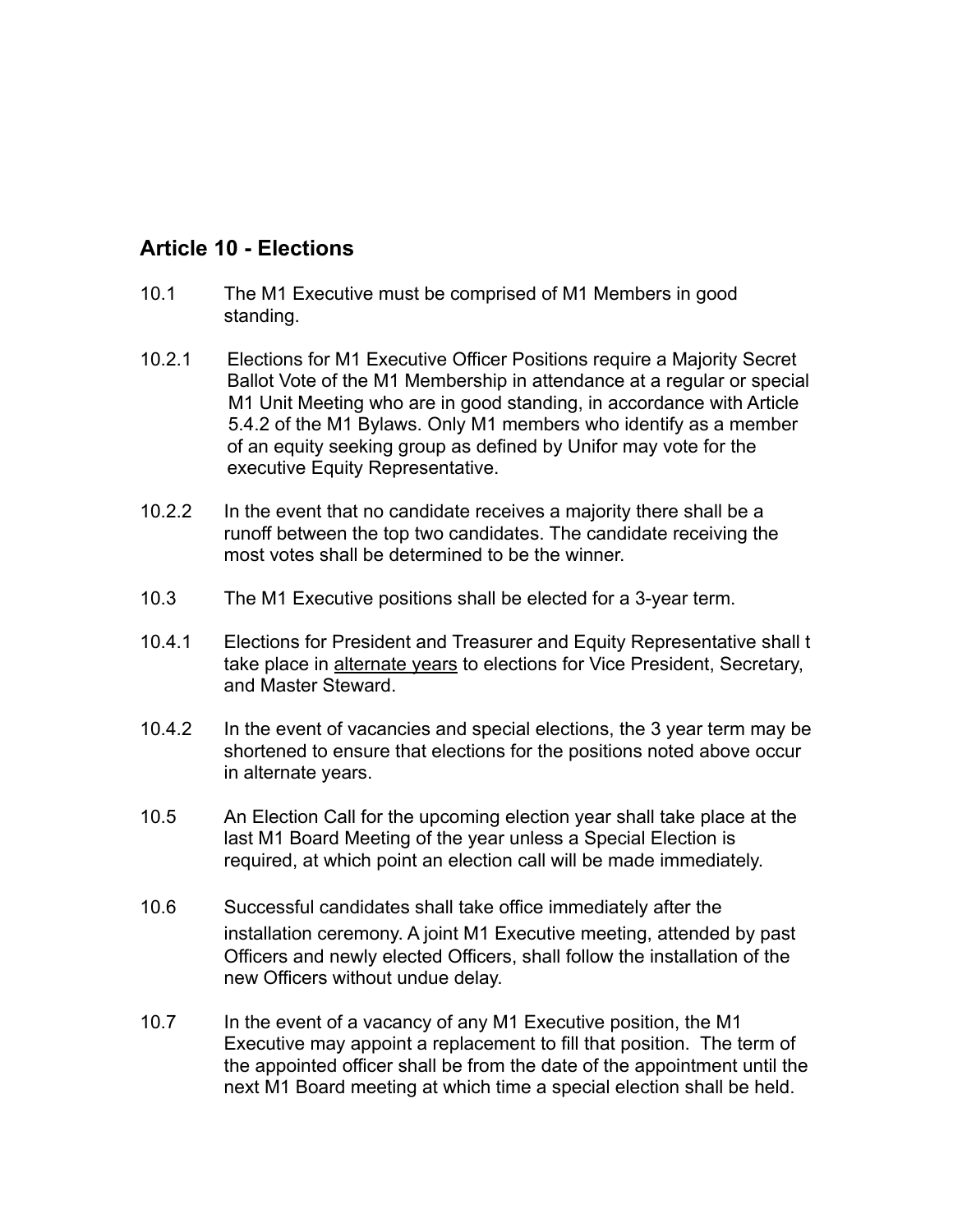10.8 Special Elections shall be conducted in accordance with Article 10 of the M1 Bylaws.

10.9 In the event there is more than two candidates for the same Executive position, the ballot shall be constructed in such a way that the voter selects the first and subsequent choice for the position. The subsbsequent choice shall only be used to determine a winner should no candidate receive a majority of votes cast on the first ballot. A majority shall be 50% plus 1 of votes cast.

## **Article 11 - Oath of Office**

11.1 The installation ceremony of the M1 Executive may be performed by the outgoing M1 President or a National Representative.

> Each elected Officer of the M1 Executive, after meeting all other qualifications shall be duly installed upon the following oath.

The Installing Officer says:

**"Give attention while I read to you the obligation:** 

 **"Do you pledge on your honour to perform the duties of your respective offices as required by the Constitution of the Union and to bear true and faithful allegiance to Unifor.** 

 **Do you pledge to promote a harassment and discrimination-free environment and work to ensure the human rights of all members are respected?** 

 **Do you pledge to support, advance and carry out all official policies of the Union and to work tirelessly to advance and build the membership of our Union?**

 **Do you pledge to deliver all books, papers, and other property of the Union that may be in your possession at the end of your term to your successor in office, and at all times conduct yourself as**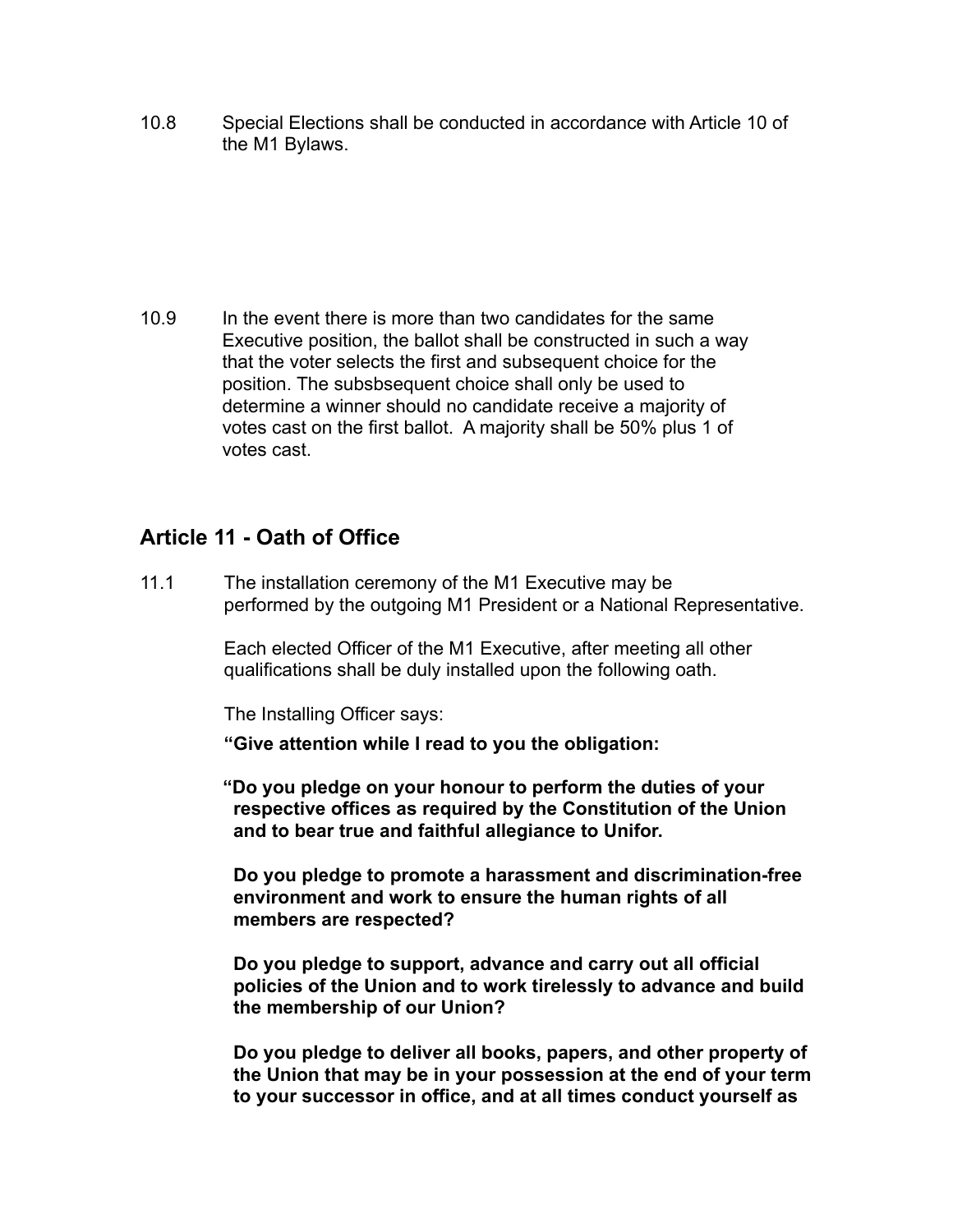**becomes member of this Union?"**

Officers respond, **"I do."**

The Installing Officer then says:

 **"Your responsibilities are defined in the By-Laws, Constitution and policies of Unifor. Should any emergency arise not provided for in these, you are expected to act according to the dictates of common sense, guided by an earnest desire to advance the best interest of the Union. I trust you will all faithfully perform your duties so that you may gain the esteem of your brothers and sisters and the approval of your conscience.** 

**"You will now assume your respective offices."**

## **Article 12 - M1 Officers**

- 12.1 **M1 Officers** of the **1M Board** shall consist of the following:
	- **M1 President**
	- **M1 Vice President**
	- **M1 Secretary**
	- **M1 Treasurer**
	- **M1 Master Steward**
	- **M1 Equity Representative**

## **Article 13 - M1 Officer Duties**

### 13.1 **The M1 Local President shall:**

 -be the chief spokesperson for M1, unless otherwise specified by these bylaws.

 -be responsible for the application of these bylaws and policies -call and preside over all M1 Executive and Board Meetings. -be an ex officio member of all committees except the Elections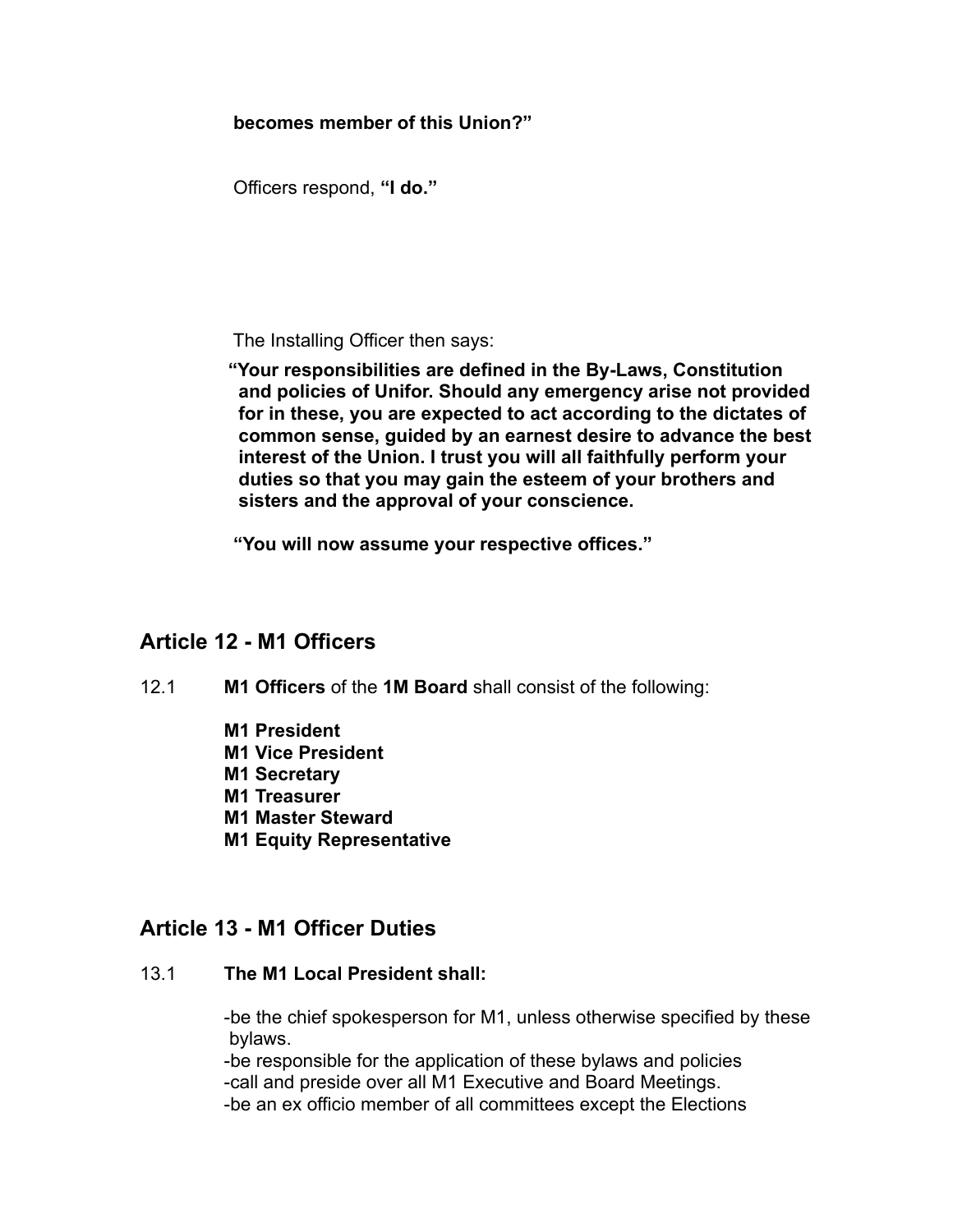**Committee** 

 -enforce the National Constitution, M1 By-Laws and all union rules and **regulations** 

 -be automatically delegated to the National Convention, Canada Council, and Media Council.

-perform whatever additional duties as may be necessary.

### 13.2 **The M1 Local Vice President shall**:

 -assist the President in the performance of their duties. -assume the duties of the President in their temporary absence. -enforce the National Constitution, M1 By-Laws and all union rules and regulations

-perform whatever additional duties as may be necessary.

#### 13.3 **The M1 Local Secretary shall:**

 -record and maintain the minutes of all meetings of the M1 Board and the M1 Executive.

 -distribute a copy of the minutes to the M1 Board following the adjournment of a regular or special meeting.

-maintain a record of the M1 Membership.

 -provide the President of M1 and all members of the M1 Board any amendments to these bylaws within thirty (30) days after amendments have been made.

 -upon ratification by a majority of the M1 membership, the Secretary shall provide a copy of the bylaws to the National Union for approval. -in the temporary absence of the President and Vice President, the

Secretary shall assume their duties.

-keep all relevant correspondence on file.

 -submit such reports and information to the National President as the National President may require.

 -enforce the National Constitution, M1 By-Laws and all union rules and regulations.

-perform whatever additional duties as may be necessary.

#### 13.4 **The M1 Local Treasurer shall:**

 -be the custodian of all assets of the M1 Board. -have charge and custody of, be responsible for, all funds and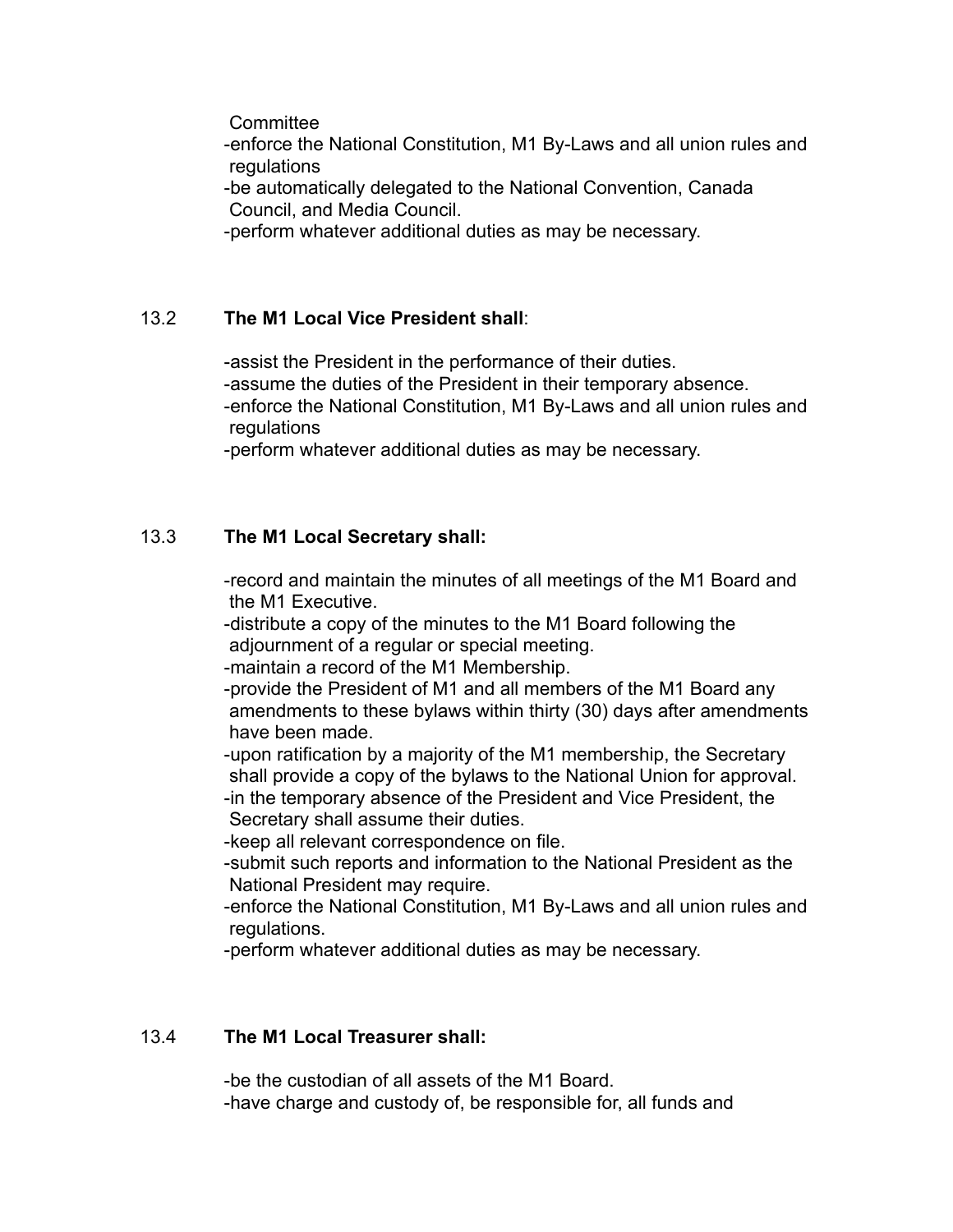securities of M1, receive and give receipts for all monies, due and payable to M1 from any source whatsoever, and deposit all such monies in the name of M1 with such banks as shall be authorized as depositories by the M1 Executive Board.

-keep true and accurate accounts of all transactions.

 -prepare written reports of the financial status of M1 for 1M Board meetings.

 -process all approved bills of the M1 Board. Prior to the first M1 Board meeting in every year, they shall have the M1 Board's books audited by an outside auditing firm or the M1 Board's Finance Committee.

 -enforce the National Constitution, Local By-Laws and all union rules and regulations

 -In the temporary absence of the President, Vice President and the Secretary, the Treasurer shall assume their duties.

-perform whatever additional duties as may be necessary.

#### 13.5 **The M1 Local Master Steward shall:**

 -act as a liaison between the Units and the M1 Board. -be responsible for the application of the Grievance and Arbitration policy.

 -enforce the National Constitution, Local By-Laws and all union rules and regulations.

-perform whatever additional duties as may be necessary.

#### 13.5.1 The M1 Local Equity Representative shall: -act as a liaison between M1 Equity Committees and the M1 Board.

 -act as a liaison between Unifor Equity Committees and the M1 Board -enforce the National Constitution, Local By-Laws and all union rules and regulations.

-perform whatever additional duties as may be necessary.

### 13.6 **The M1 Unit Presidents shall:**

 -be responsible for conducting all Unit business as per Unit bylaws. -provide for representation on the M1 Board.

 -perform such other duties as may be assigned by the M1 President, the M1 Executive or the M1 Board.

 -enforce the National Constitution, Local By-Laws and all union rules and regulations.

-act as delegates or alternate delegates to the National Convention.

13.7 For the purposes of Article 13 a Temporary Absence is defined as a short term leave such as but not limited to a vacation leave or short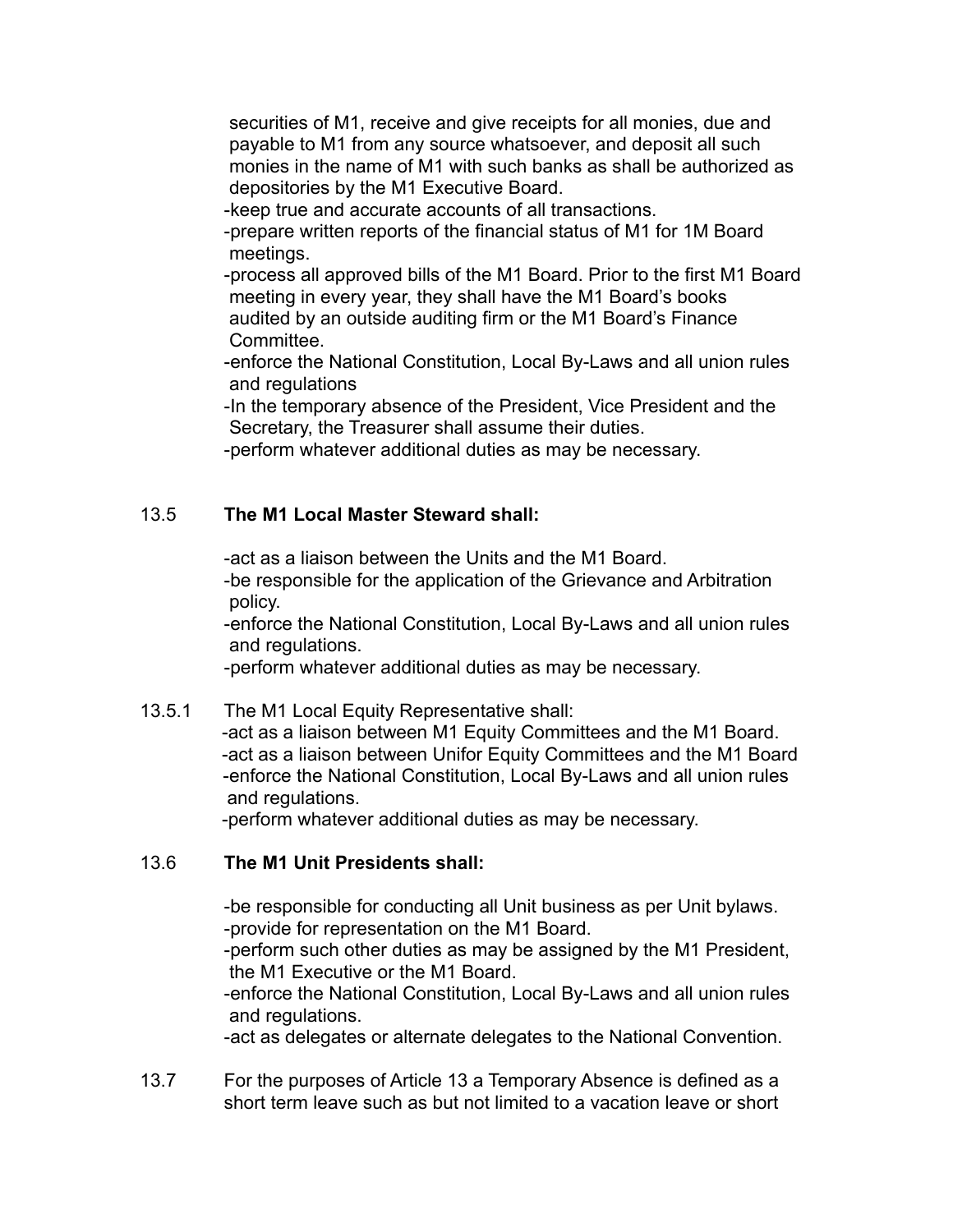term medical leave.

## **Article 14 - Attendance Rules**

- 14.1 All Members of this M1 Local Union holding an elective position are required to participate in;
	- a) Two (2) out of three (3) consecutive M1 Board Meetings unless officially excused for cause by the M1 Board;
	- b) Two (2) out of three (3) consecutive M1 Executive Meetings unless officially excused for cause by the M1 Executive;
	- c) Failure of any Elected M1 Official to comply with the above attendance rules shall result in automatic removal from their respective office or position, and they shall not be permitted to run for any elective office for the balance of the term of office from which they were removed, except as a Delegate to the National Constitutional Convention.

## **Article 15 - Communication & Notifications**

- 15.1 The purpose of this Article is to set out a simple and straightforward way of dealing with the communication of information amongst the M1 Local.
- 15.2 The M1 Executive will ensure that decisions and actions of the M1 Executive will be made known to all M1 Board Members between regular M1 Board Meetings.
- 15.3 If an issue arises that has national implications or must be dealt with in a timely manner, the issue will be presented to the M1 Board. The M1 Executive will make every reasonable effort to contact each Delegate.
- 15.4 In matters that require a motion, the President and the Secretary of M1 will conduct a vote as per Article 5 of the M1 Bylaws.
- 15.5 The Officers of the M1 Board will make reports of their activities at every regular meeting of the M1 Board.
- 15.6 A Communications Officer will monitor and maintain the online presence of M1 National for our Membership. That Officer will be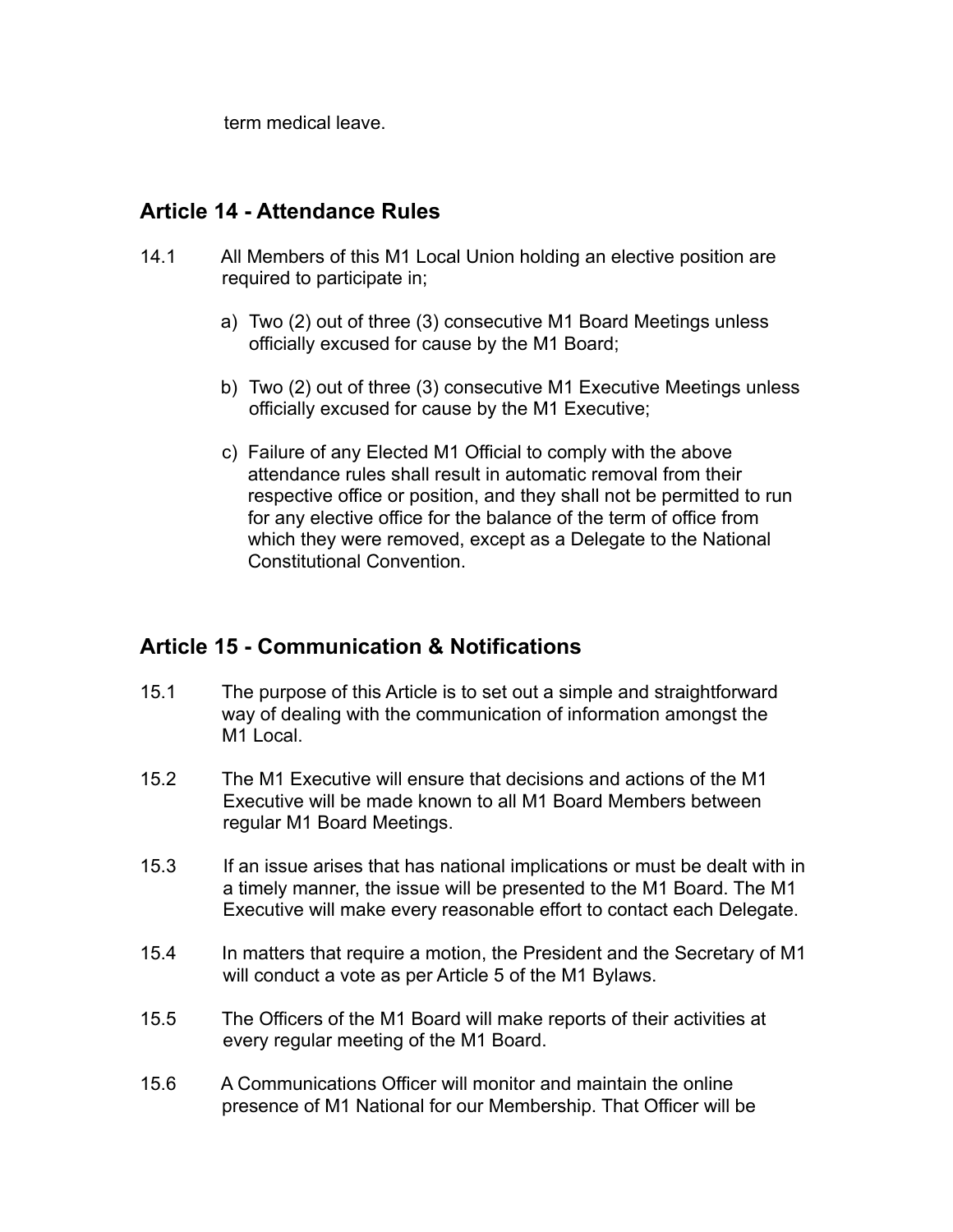appointed by the M1 Board.

- 15.7 The M1 President will provide a Written Report via email to the M1 Board regarding the state of the M1 Local every January, April, July & October.
- 15.8 The M1 President will provide a Written Report to the General Membership regarding the state of the Local to be posted on the M1 Website every January, April, July & October.
- 15.9 M1 Unit Presidents will provide a Verbal Report to the M1 Executive and M1 Board Members regarding the state of their M1 Unit at every M1 Board Meeting, in accordance with Article 8.1 and provide a Written E-Mail of their report to the M1 Local Secretary or Designate to be posted on the M1 Website in the first and second half of the year.
- 15.10 M1 Committee Chairs will provide a Verbal Report to the M1 Executive and M1 Board Members regarding the state of their Committee at every M1 Board Meeting, in accordance with Article 8.1 and provide a Written E-Mail of their report to the M1 Local Secretary or Designate to be posted on the M1 Website in the first and second half of the year.
- 15.11 M1 Meeting Minutes of the M1 Board Meeting are to be provided to M1 Board Members no later than 30 days after the meeting is adjourned.
- 15.12 The M1 Secretary shall be allowed one (1) paid leave day after each M1 Meeting to complete work on M1 Local Meeting Minutes.
- 15.13 M1 Minutes shall include summary of attendance, discussions, detailed motions, and all tasks identified and /or assigned including deadlines to meet said tasks.
- 15.14 M1 Minutes of the M1 Executive Meeting are to be provided to M1 Board Members no later than 30 days after the meeting is adjourned.
- 15.15 M1 Unit Presidents, Committee Chairs and/or Designate are to be included on every M1 Board Meeting email notice.

## **Article 16 - Grievances & Arbitrations**

- 16.1 The Grievance Procedure that is contained in the Collective Agreements will serve as the Guideline for M1 Units to use.
- 16.2 The Unifor National Union through the National Vice President Media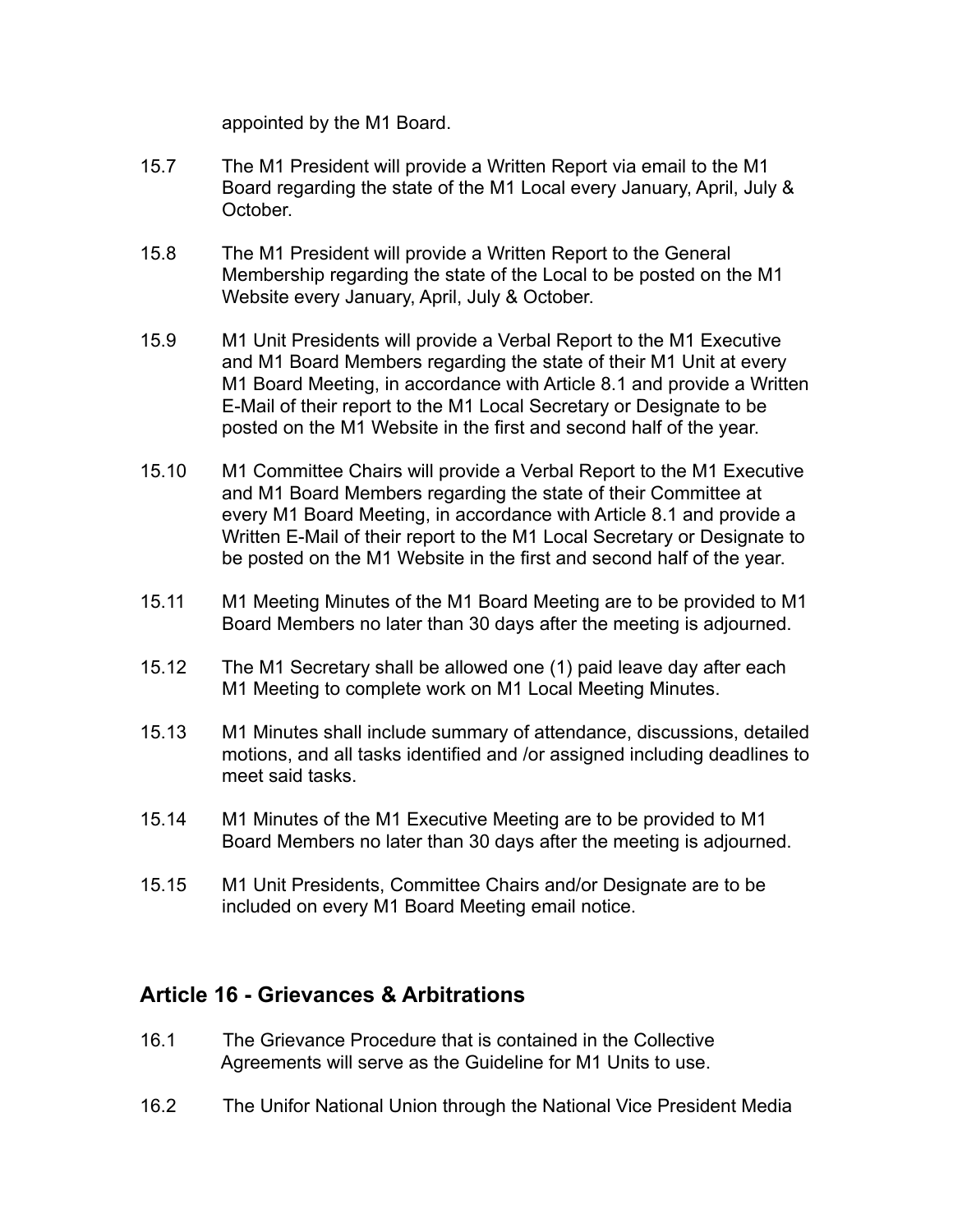and/or Designate (Unifor National Staff Representative) will continue the practice of dealing with any grievance filed by a Member of M1.

16.3 Grievances shall be numbered in the following manner as Location Specific or Bargaining Unit Specific grievances:

#### **Unit (or bargaining unit) - Year - Grievance Number** Example: **(MRT - 2013 - 01) or (EB - 2013 - 01)**

- 16.4 When a grievance arises at a M1 Unit, the Unit President will inform both the National Representative(s) and the M1 Master Steward.
- 16.5 The M1 Master Steward shall establish and maintain a tracking system for all grievances across all M1 Units and report to the M1 Board.

### **Article 17 - Review of Decisions**

- 17.1 Any Member dissatisfied with the action or decision of the M1 Local Union or any Representative thereof, other than the action or decision of the M1 Membership of the Local Union shall take their appeal or complaint to the M1 Local Secretary within 30 days as permitted by Article 19 of the Constitution.
	- a) The M1 Executive shall refer the matter to the M1 Bargaining Committee if it involves collective bargaining. Otherwise, the M1 Executive shall consider the matter itself.
	- b) Whichever of these bodies the matter is referred to shall consult with the grievant, permit them full opportunity to be heard, and shall reach a decision.
	- c) Within 30 days of receiving a notice of such a decision, the grievant, if wishing to appeal further, shall submit their appeal to the M1 Secretary in writing for consideration by the earliest possible M1 Board Meeting.

## **Article 18 - Standing or Elected Committees**

- 18.1.1 The M1 Executive establishes the formation of Committees within the M1 Local to oversee M1 business but the Committees and selection of the Committee Members are subject to the approval of the M1 Board.
- 18.1.2 The M1 Executive may also name specific reference personnel as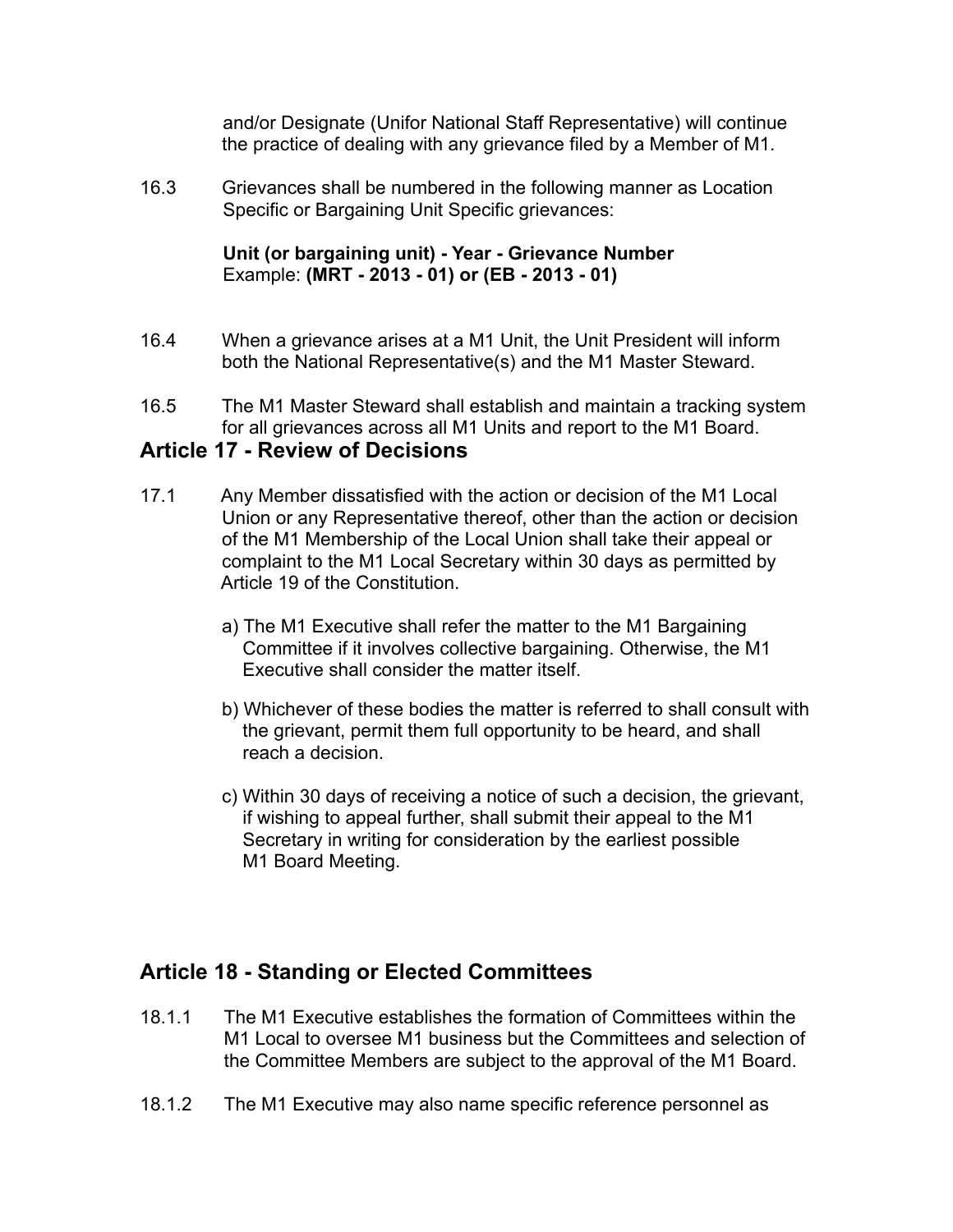resources for the Committees relating to specific topics or groups.

- 18.2.1 M1 Committees that have been established are the;
	- A) Finance Committee
	- B) Elections Committee
	- C) Bargaining Committees
	- D) Bylaws Committee
	- E) Women's Committee
	- F) Workers of Colour Committee
	- G) Young Workers Committee

### 18.3 **A) FINANCE COMMITTEE**

- 18.3.1 M1 shall have two (2) Financial Trustees who shall be separate from the M1 Executive and shall have complete unfettered access to all financial records.
- 18.3.2 These Trustees along with the M1 Treasurer shall form the Finance Committee.
- 18.3.3 The Finance Committee Trustees shall be Elected by a Majority Ballot Vote of the M1 Board, in accordance with Article 5.4.3 of the M1 Bylaws.
- 18.3.4 The formation of the Finance Committee and Election of the Financial Trustees need to be completed during the Last Scheduled M1 Board Meeting of the fiscal year in preparation for the following fiscal year.
- 18.3.5 The Finance Committee shall review, recommend and advise the M1 Board on investments and finances and shall meet prior to the commencement of M1 Board meetings.
- 18.3.6 Each Trustee must be a Delegate of the M1 Board.
- 18.3.7 The M1 Treasurer shall present a quarterly financial report that must be approved by the Financial Trustees and presented to M1 Members at M1 Unit Meetings.

### 18.4 **B) ELECTIONS COMMITTEE**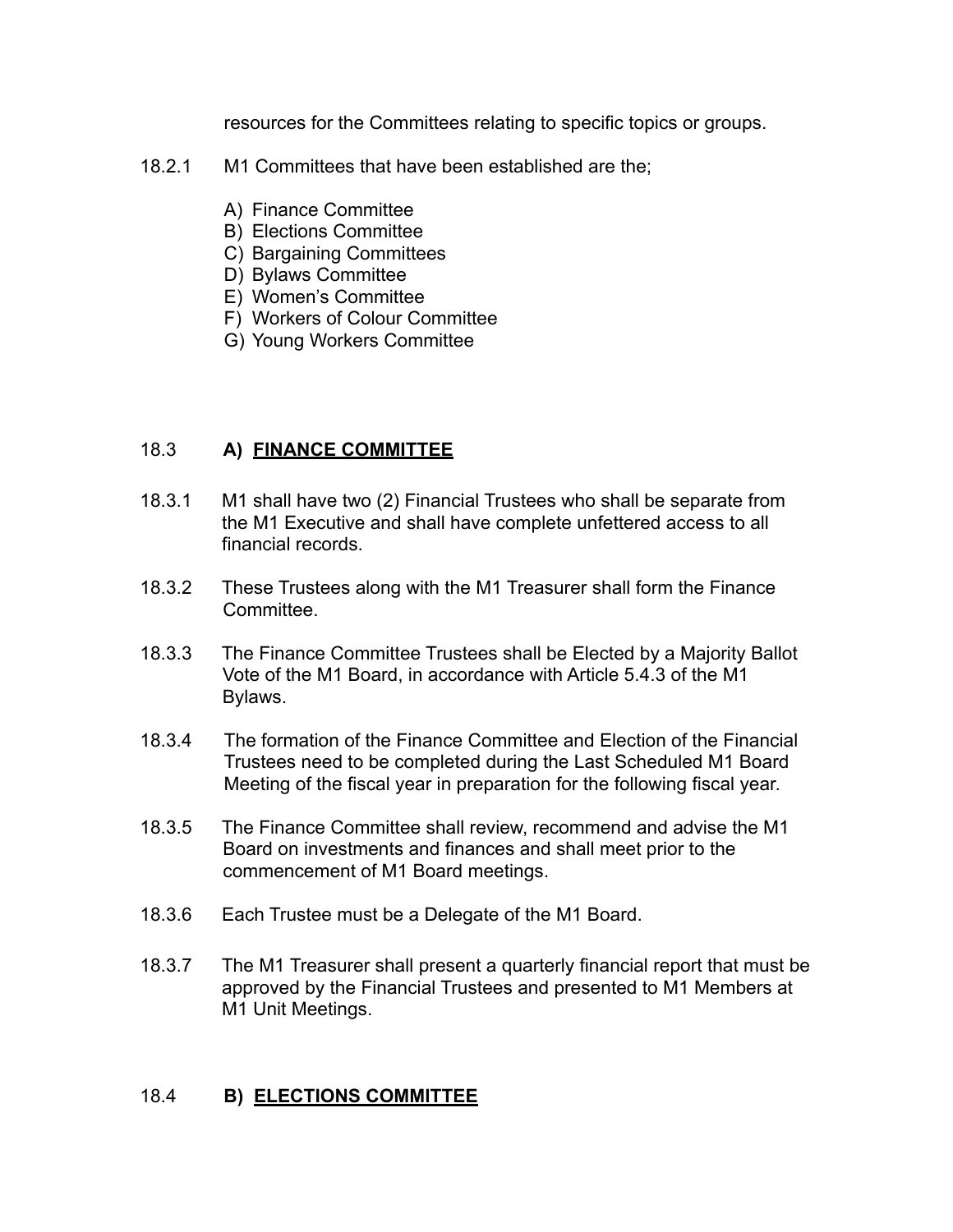- 18.4.1 An Elections Committee, comprised of three (3) M1 Board Members not seeking election, must be Elected by a Majority Vote of the M1 Board, in accordance with Article 5.4.3 of the M1 Bylaws
- 18.4.2 The formation of the Elections Committee and Election of the Elections Committee Members shall take place at the last M1 Meeting of the year.
- 18.4.3 If a Special Election is called by the M1 Executive the formation of the Elections Committee and Election of the Elections Committee Members shall take place at a Special Meeting of the M1 Board.
- 18.4.4 The Elections Committee shall **appoint** a Chairperson from their ranks and inform the M1 Executive who has been selected as chair.
- 18.4.5 Nominations Ballots shall be created and distributed to all Unit Presidents by the Elections Committee Chair thirty (30) days after an Election Call is made as per Article 10.5 of the M1 Bylaws.
- 18.4.6 Nominations for the M1 Executive shall be by Nominating Petition, signed by two (2) M1 Members. No Member shall sign more than one (1) Nominating Petition for each position. The petition shall be filed with the Elections Committee Chair. The petition shall bear the signature of the candidate.
- 18.4.7 All Nominating petitions shall be filed with the Elections Committee no later than fifteen (15) days prior to the vote being taken at M1 Units as per Article 10.2.1
- 18.4.8 The Election Committee will prepare a voting ballot with all verified candidates listed on it and distribute it to all Unit Presidents no later than ten (10) days prior to the vote being taken at M1 Units as per Article 10.2.1
- 18.4.9 Each Unit Elections Committee shall verify and count the official ballots. Then those Ballots must be sent to the Elections Committee Chair in a timely manner.
- 18.4.10 The Elections Committee shall hold the ballots for thirty (30) days following the next M1 Board Meeting. If no objections have been raised, the ballots will then be destroyed.
- 18.4.11 All questions concerning the conduct and challenge of elections shall be adjudicated by the Elections Committee.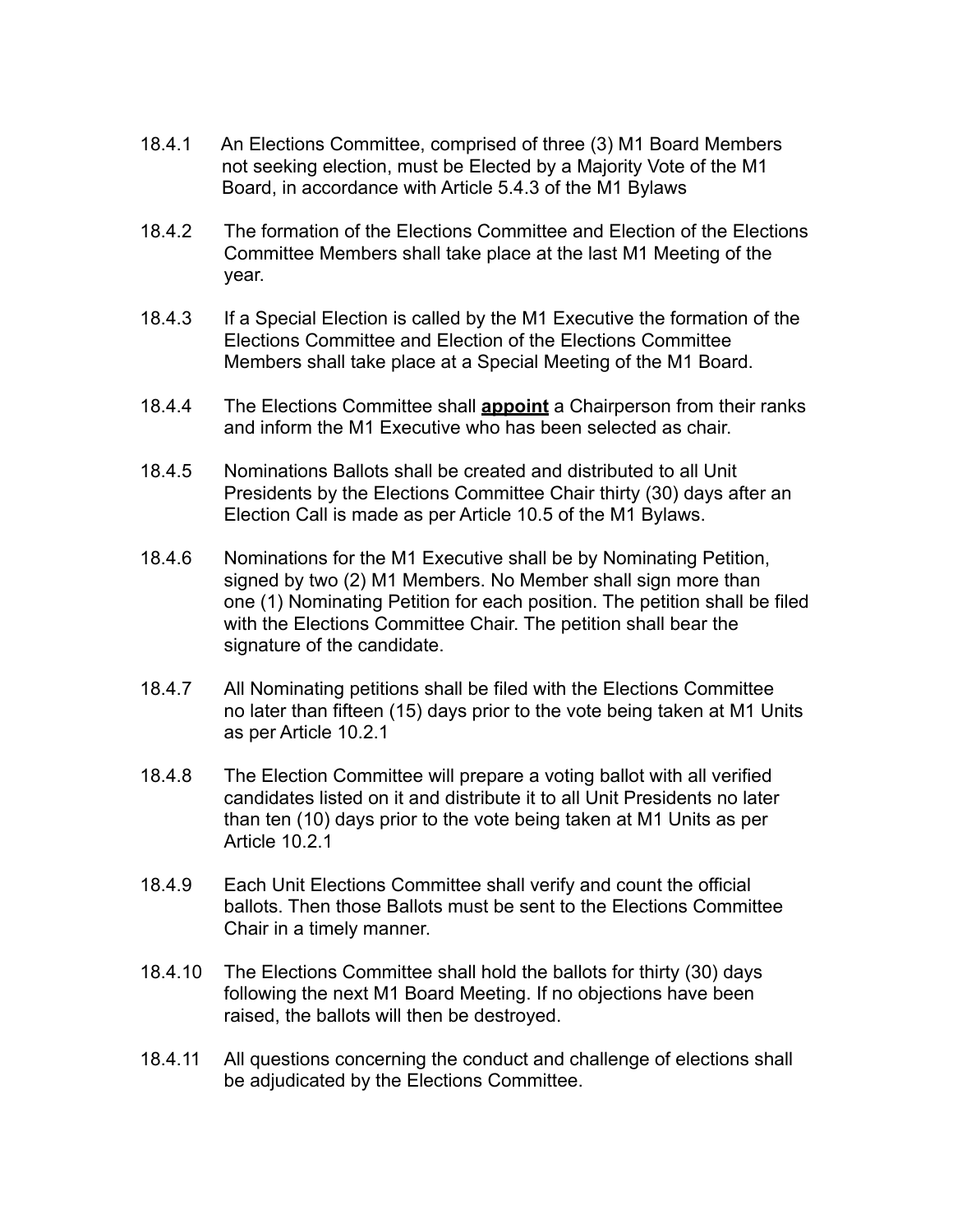18.4.12 In the event there is more than two candidates for the same Executive position, the Election Committee shall over see a runoff election until there is a declared winner.

### 18.5 **C) BARGAINING COMMITTEE**

- 18.5.1 The M1 Board shall act as the Bargaining Caucus.
- 18.5.2 The M1 Unit Presidents, and/or their Designate(s), shall form the Negotiating Committee in each of the five (5) Bargaining Units.
- 18.5.3 The five (5) Bargaining Units that comprise the M1 Local are;

a)CHEK Bargaining Unit - Victoria b)B.C. Bargaining Unit - Vancouver & Kelowna c) Alberta Bargaining Unit - Calgary, Edmonton & Lethbridge d)Eastern Bargaining Unit - Maritimes, Ottawa, Toronto and Winnipeg e)Hamilton Bargaining Unit - Hamilton

## 18.6 **D) BYLAWS COMMITTEE**

- 18.6.1 The Bylaws Committee, comprised of three (3) M1 Board Members, shall be Elected by a Majority Ballot Vote of the M1 Board, in accordance with Article 5.4.3 of the M1 Bylaws.
- 18.6.2 The Bylaws Committee shall review, recommend and advise the M1 Board on Bylaws and Policies that may need updating, amending, deleting or creating in preparation for upcoming M1 Board meetings.

### 18.7 **E) WOMEN'S COMMITTEE**

- 18.7.1 The Women's Committee shall provide the M1 Board with a mandate.
- 18.7.2 The Women's Committee Chair shall be elected for a three (3) year term by the Women's Committee.

### 18.8 **F) WORKERS OF COLOUR COMMITTEE**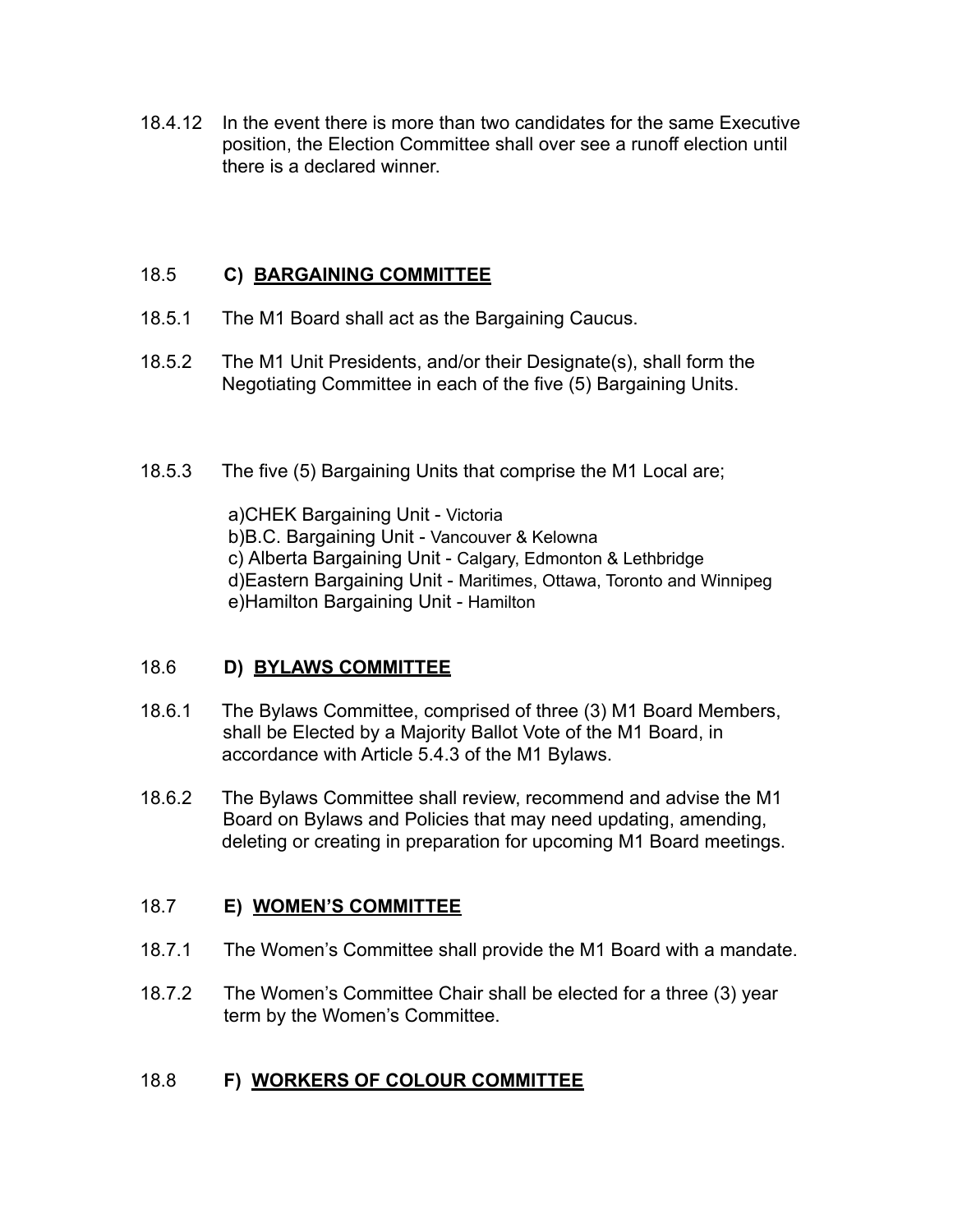- 18.8.1 The Workers of Colour Committee shall provide the M1 Board with a mandate.
- 18.8.2 The Workers of Colour Committee Chair shall be elected for a three (3) year term by the Workers of Colour Committee.

#### 18.9 **G) YOUNG WORKERS COMMITTEE**

- 18.9.1 The Young Workers Committee shall provide the M1 Board with a mandate.
- 18.9.2 The Young Workers Committee Chair shall be elected for a three (3) year term by the Young Workers Committee.

## **Article 19 - Strikes & Lockouts**

- 19.1 The calling, conduct and termination of strikes affecting M1 shall at all times be carried out in compliance with the rules prescribed by the National Union and Article 16 of the Unifor Constitution.
- 19.2 A strike vote will be conducted as per Article 17 Section B of the Unifor Constitution.
- 19.3 In the event that any bargaining unit becomes involved in a Labour Dispute in pursuit of any of the common issues or to defend its collective agreement against concessions demanded by the Employer(s), the Bargaining Units not involved in a Labour Dispute agree to:
	- a) Allow M1 to retain an additional 50% of each Unit's Monthly Union Dues Rebate. The increase to 90% (from 40%) shall commence in the month in which the dispute begins and shall continue until the dispute is resolved and the Members return to work. The additional 50% shall be dispersed to the Bargaining Unit(s) under dispute.
	- b) The disbursement of Strike Assistance shall be administered by the Strike Committee(s). The total amount of strike assistance as provided for in "A", shall be determined by the total amount within the Fund, however, when combined with strike pay from the National Union, shall not exceed seventy percent (70%) of a Bargaining Unit Member's gross basic pay.
	- c) M1 shall provide such Additional Resources as may be appropriate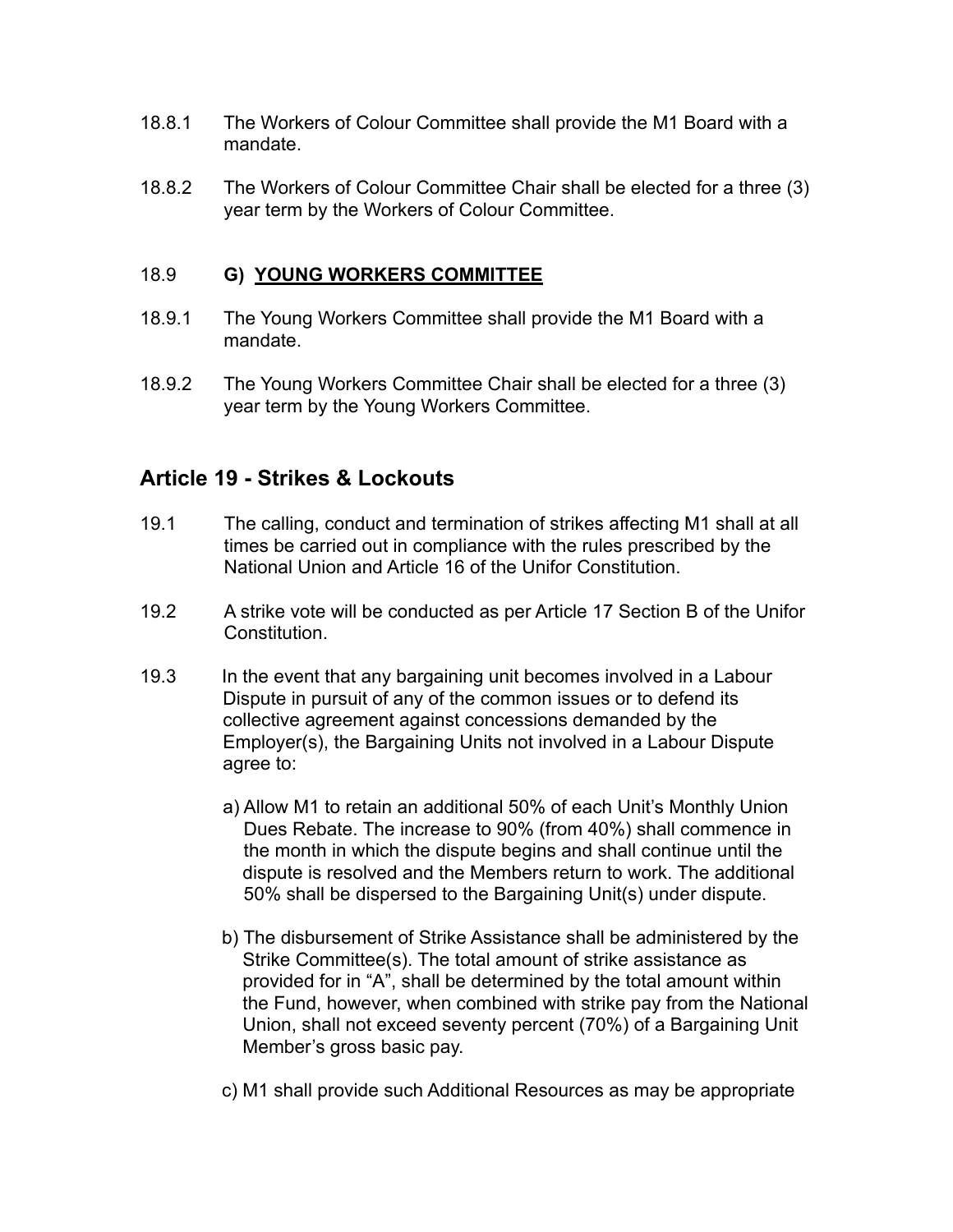to any Bargaining Unit involved in a labour dispute but must be approved by a Majority Vote of the M1 Board, in accordance with Article 5.4.3 of the M1 Bylaws.

## **Article 20 - Defense Fund**

- 20.1 The purpose of the defence fund is to defend members in the case of job dispute, mass firings or targeted layoffs.
- 20.2 The Unifor M1 Defense Fund shall be maintained by a Monthly transfer of 0.34% of the monthly per capita dues into a separate account.
- 20.3.1 Up to 50% of the Fund's Annual Income may be used upon approval of the M1 Board for Special Projects to defend and build the M1 Local and our M1 Membership.
- 20.3.2 This fund shall be administered by the M1 Board and approved by a Majority Vote of the M1 Board, in accordance with Article 5.4.3 of the M1 Bylaws.

## **Article 21 - M1 Unit Bylaws**

- 21.1 M1 Units shall adopt their own Bylaws and Policies subject to approval by the M1 Board provided nothing contained in the Unit Bylaws or Policies contravene M1's Bylaws and Policies or the Constitution of the National Union.
- 21.2 M1 Unit Bylaws shall contain provisions for the following:
	- a) At least once every three months M1 Unit Meetings per year,
	- b) An Election Committee and Election Procedures,
	- c) A minimum of three (3) Elected M1 Unit Officers, and,
	- d) Financial Reports to M1 Unit Members.

## **Article 22 - M1 Local Bylaw Adoption and Amendments**

22.1.1 M1 Bylaws can only be created, amended or removed by a Majority Vote of the M1 Board, in accordance with Article 5.4.3 of the M1 Bylaws.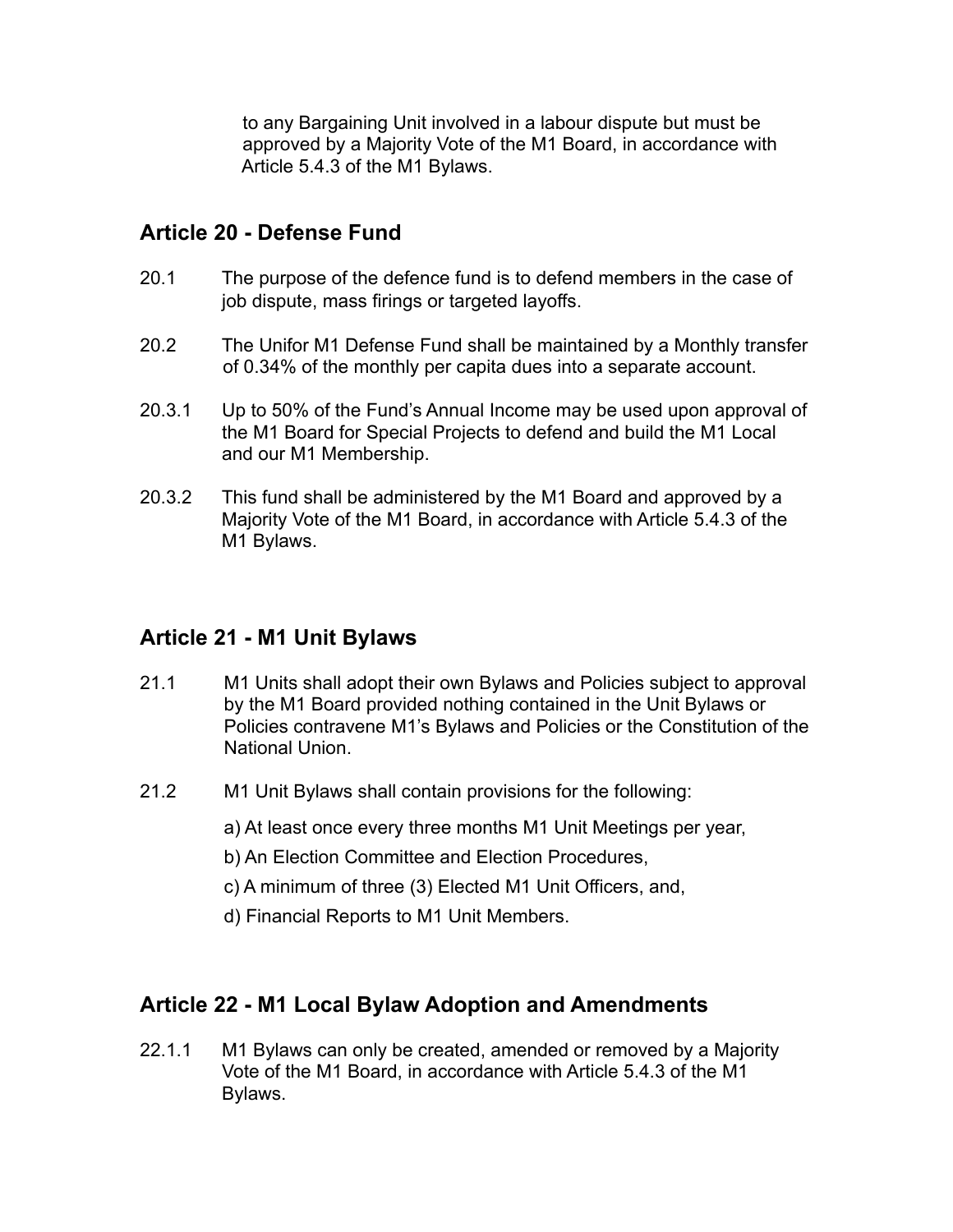- 22.1.2 Once approved by the M1 Board, the new M1 Bylaws must be distributed to the Membership at a regular or special M1 Unit Meeting in a timely manner and be ratified by a 2/3 Majority Vote of the Membership in attendance at a regular or special Unit Meeting who are in good standing, in accordance with Article 5.4.1 of the M1 Bylaws.
- 22.1.3 All M1 Bylaw Additions, Amendments and/or Deletions need to be submitted to Unifor and require the approval of the Unifor National President or Designate to become effective and in force.
- 22.2 Amendment proposals submitted by M1 Units to the M1 Executive and M1 Bylaws Committee must be received no later than four weeks prior to a M1 Board meeting. These proposals must include the actual wording and rationale of the amendment. The M1 Executive shall forward all amendment proposals to the M1 Board Delegates two weeks prior to the meeting.
- 22.3.1 An emergency amendment proposal shall require a Majority Vote of the M1 Board, in accordance with Article 5.4.3 of the M1 Bylaws.
- 22.3.2 Once approved by the M1 Board, the new emergency M1 Bylaw amendment must be distributed to the Membership at a regular or special M1 Unit Meeting in a timely manner and be ratified by a 2/3 Majority Vote of the Membership in attendance at a regular or special Unit Meeting who are in good standing, in accordance with Article 5.4.1 of the M1 Bylaws.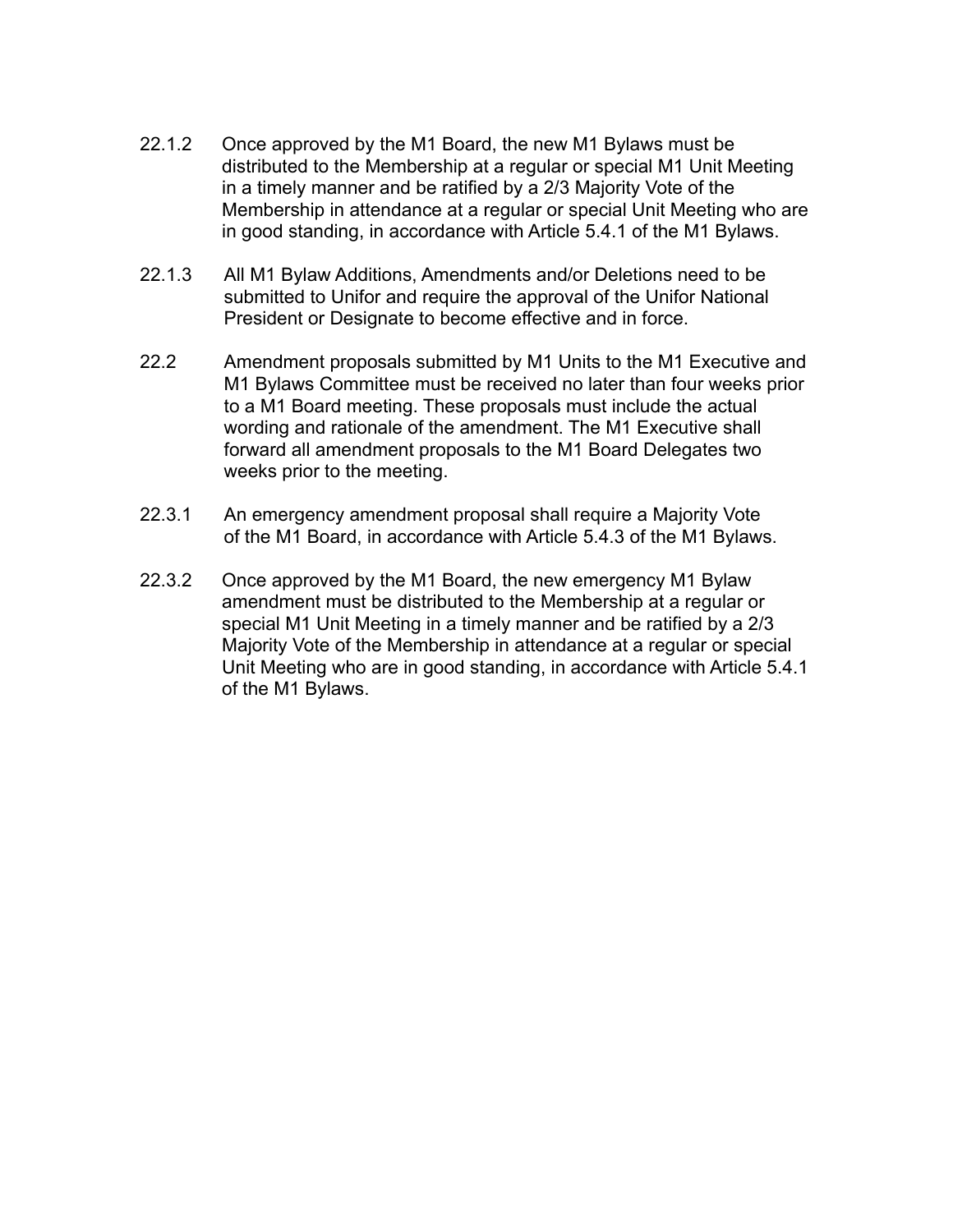## **A) M1 National Conventions and Media Council Policy**

The purpose of this Policy is to set out clearly the Process and Procedures for the Election of the Delegates and Alternates to National Constitutional Conventions and Media Councils.

All Delegates and Alternates to National Conventions, Regional and Canada Councils shall be nominated and chosen pursuant provisions of Article 15 Section B of the Constitution.

#### 1) **The M1 Local is entitled to five (5) Delegates for the National Constitutional Convention every three (3) years.**

 Delegates for the National Constitutional Convention will be elected as per the following:

- a) one (1) Delegate will be the M1 President,
- b) the B.C. Bargaining Unit will have one (1) Delegate,
- c) the Alberta Bargaining Unit will have one (1) Delegate,
- d) the Eastern Bargaining Unit will have one (1) Delegate, and
- e) one (1) Delegate will be chosen from either the Victoria or Hamilton Bargaining Units and voted on by the M1 Board from.

 Nominations for Convention Delegates and Alternates shall be by nominating petition. The petition forms shall be drawn up by the M1 Secretary, made available to the M1 Members and the Nomination forms must be sent to the M1 Secretary in a timely manner.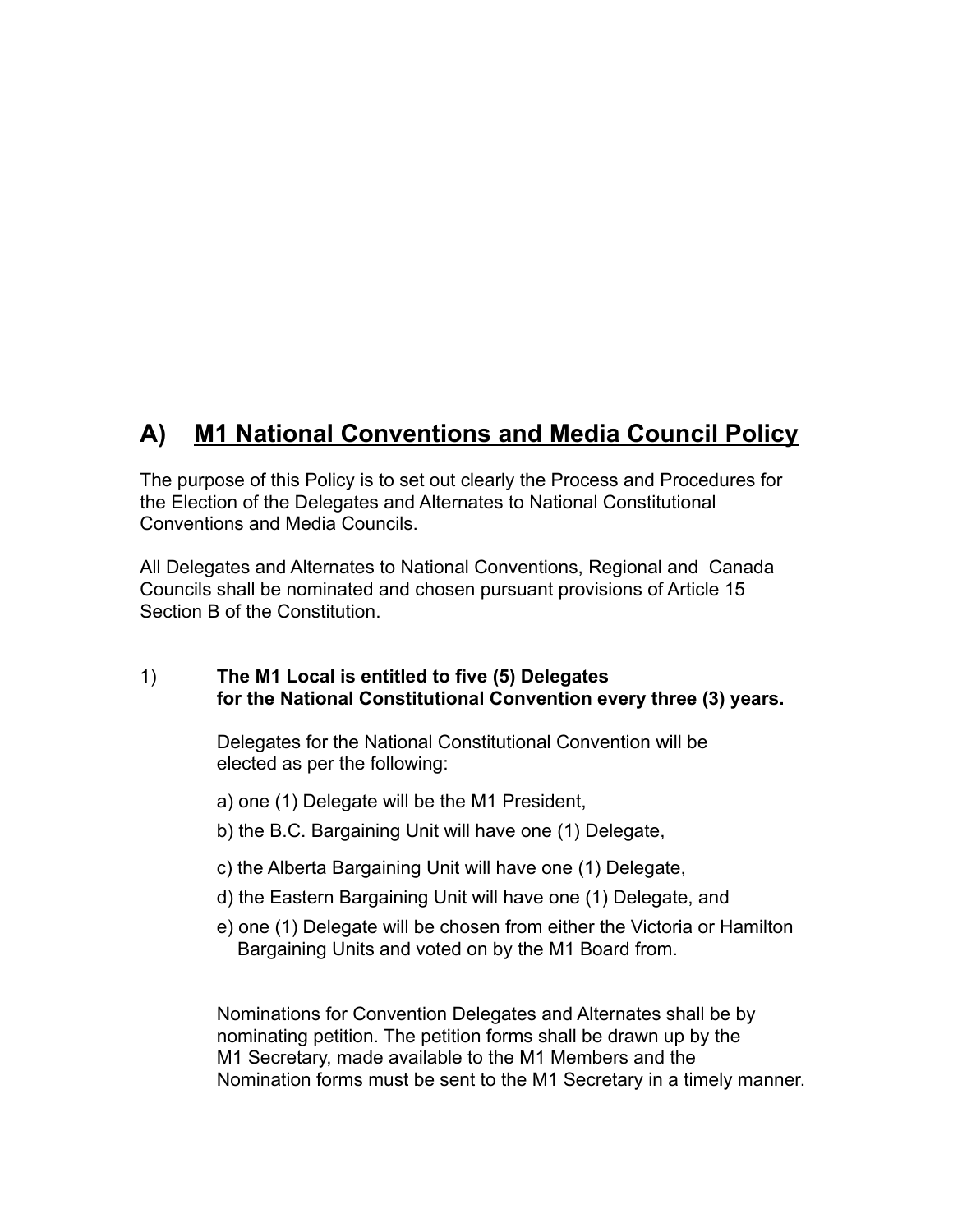Elections for Convention Delegates and Alternates require a Majority Secret Ballot Vote of the Membership in attendance at a regular or special M1 Unit Meeting, who are in good standing, in accordance with Article 5.4.2 of the M1 Bylaws.

 This vote will be conducted and counted by the M1 President and the M1 Secretary.

 Consideration should be given to Equity seeking groups when selecting delegates.

Voting may be conducted electronically.

#### 2) **The M1 Local is entitled to three (3) Delegates for Canada Council held the two (2) years between the National Constitutional Convention.**

Delegates for Canada Council will be elected as per the following:

- a) one (1) Delegate will be the M1 President.
- b) one (1) Delegate will be chosen from either the B.C., Alberta, Eastern, Victoria or Hamilton Bargaining Units.
- c) one (1) Delegate will be chosen from either the Women's Committee, Young Workers Committee or Workers of Colour Committee, or their designate.

 The M1 Local must apply to the Unifor National Secretary Treasurer for this additional Committee delegate.

 Nominations for Canada Council Delegates and Alternates shall be by nominating petition. The petition forms shall be drawn up by the M1 Secretary, and made available to the Members and the Nomination forms must be sent to the M1 Secretary in a timely manner.

 Elections for Canada Council Delegates and Alternates require a Majority Secret Ballot Vote of the Membership in attendance at a regular or special M1 Unit Meeting, who are in good standing, in accordance with Article 5.4.2 of the M1 Bylaws.

This vote will be conducted and counted by the M1 President and the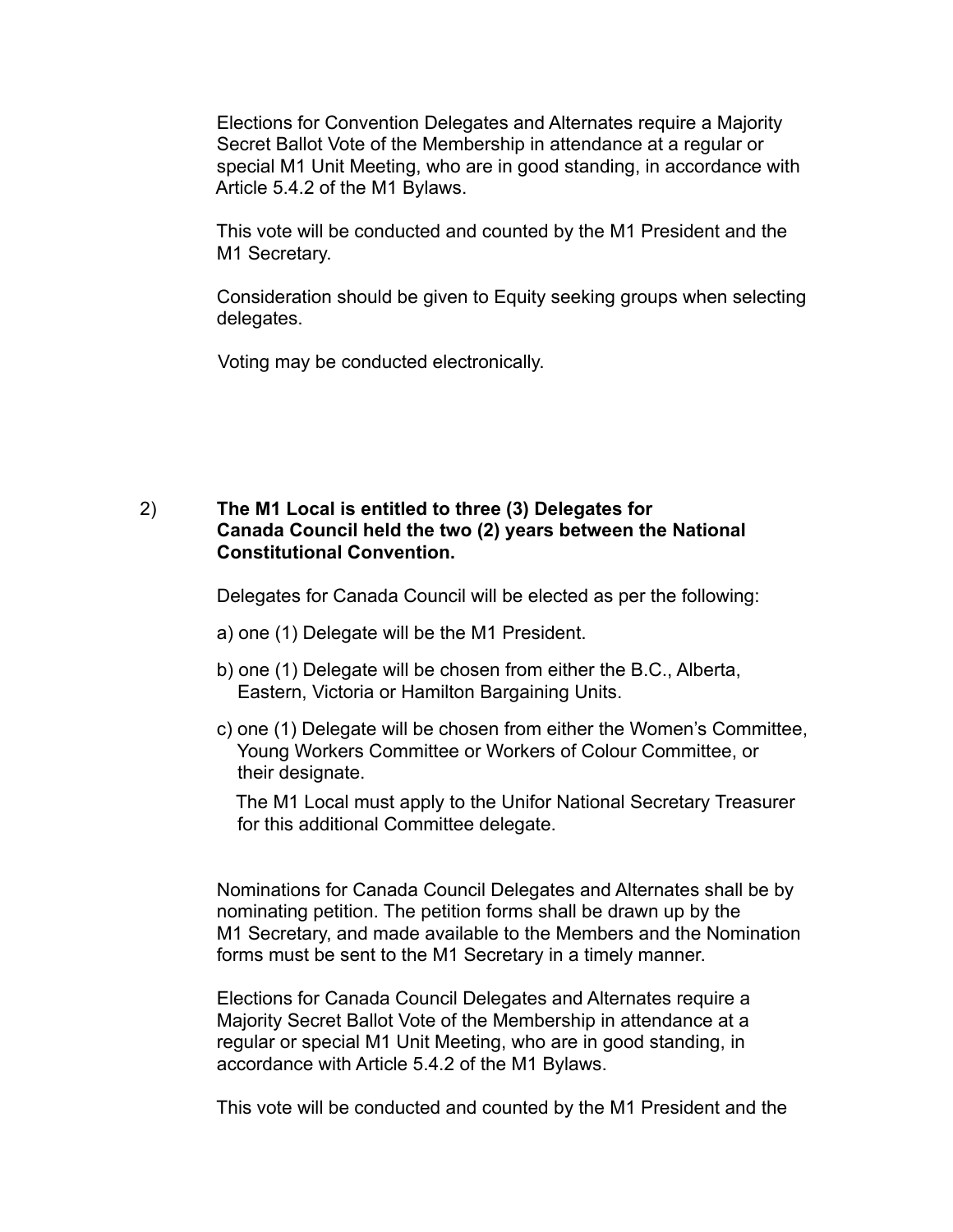M1 Secretary.

 Consideration should be given to Equity seeking groups when selecting delegates.

Voting may be conducted electronically.

#### 3) **The M1 Local is entitled to seven (7) Delegates for Media Council each year.**

Delegates for Media Council will be elected as per the following:

- a) one (1) Delegate will be the M1 President.
- b) the B.C. Bargaining Unit will have one (1) Delegate,
- c) the Alberta Bargaining Unit will have one (1) Delegate,
- d) the Eastern Bargaining Unit will have one (1) Delegate,
- e) the Victoria Bargaining Unit will have one (1) Delegate,
- f) the Hamilton Bargaining Unit will have one (1) Delegate, and,
- g) one (1) Delegate will be chosen from either the Women's Committee, Young Workers Committee or Workers of Colour Committee, or their designate.

 Nominations for Media Council Delegates and Alternates shall be by nominating petition. The petition forms shall be drawn up by the M1 Secretary, and made available to the Members and the Nomination forms must be sent to the M1 Secretary in a timely manner.

 The M1 Board will vote for the Media Council Delegates and Alternates by a Majority Secret Ballot Vote of the M1 Board, in accordance with Article 5.4.3 of the M1 Bylaws.

 This vote will be conducted and counted by the M1 President and the M1 Secretary.

Consideration should be given to Equity seeking groups when selecting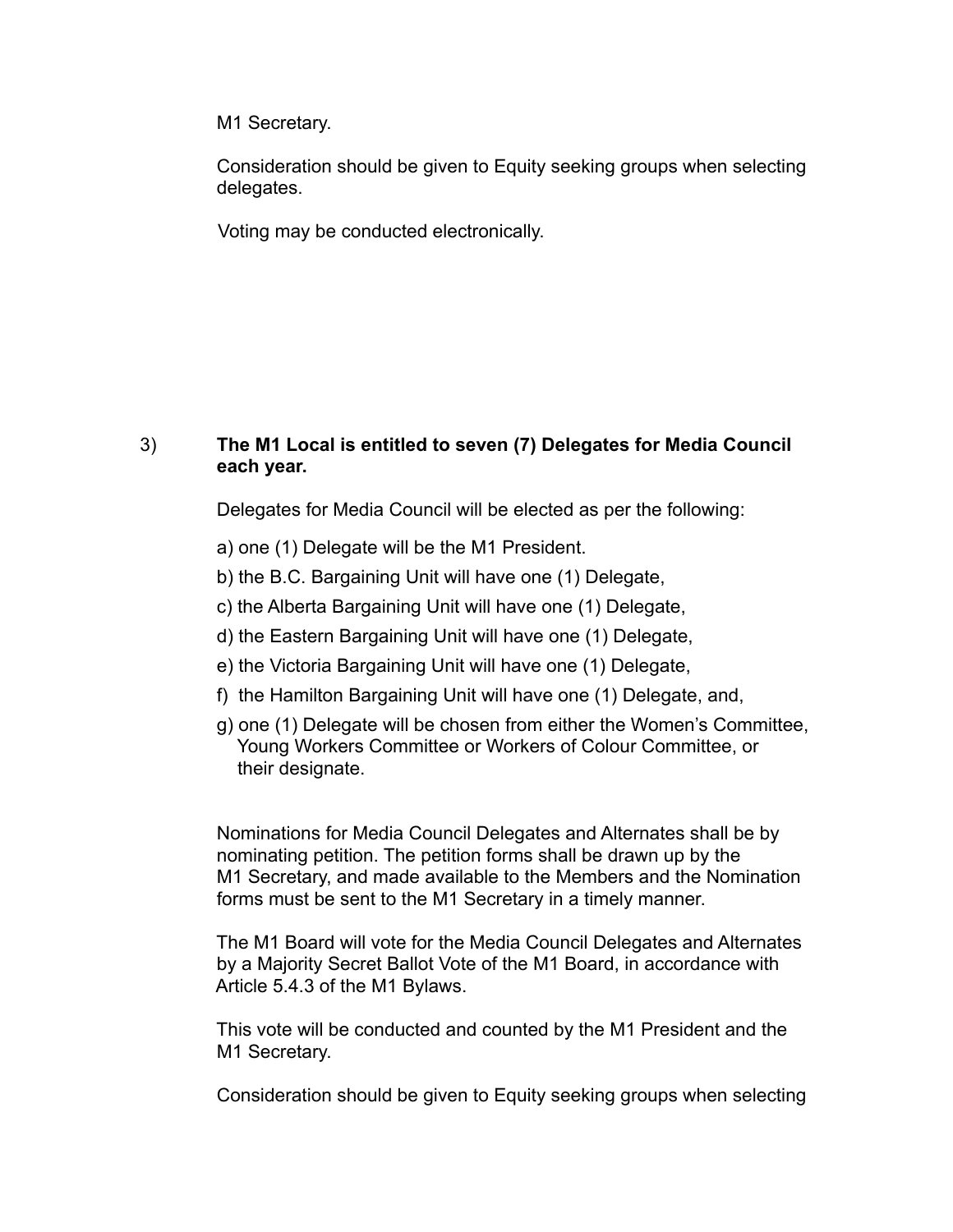delegates.

Voting may be conducted electronically.

## **B) M1 Harassment Policy**

#### **STATEMENT OF PRINCIPLES**

The Unifor believes that every individual has the right to dignity and respect both within the union and in the workplace.

The responsibility of creating and preserving a safe and harassment-free environment is a collective one assumed by all Unifor members.

Unifor shall endeavour to provide leadership in setting standards of behaviour, which reflect our commitment to equality.

Unifor will not tolerate any form of harassment, bullying or violence within the union environment, whether it is at the local, Regional, Quebec or National level.

Such actions may result in sanctions being taken against a member pursuant to the Unifor Harassment Policy for Union Events Procedures for Unifor members.

#### **APPLICATION OF THE POLICY**

This Policy applies to members of the Unifor for complaints of harassment that take place within the union environment. For example Unifor conventions, conferences, councils, education seminars, local, regional or any union events held outside the workplace.

This policy does not apply to any workplace harassment complaints involving members as they will be dealt with through the grievance procedure and/or the applicable workplace harassment policy and procedure. In the absence of a workplace harassment policy, members are encouraged to use the Unifor·Harassment in the Workplace policy.

Similarly, harassment complaints involving Unifor employees must be dealt with under the employee's collective agreement.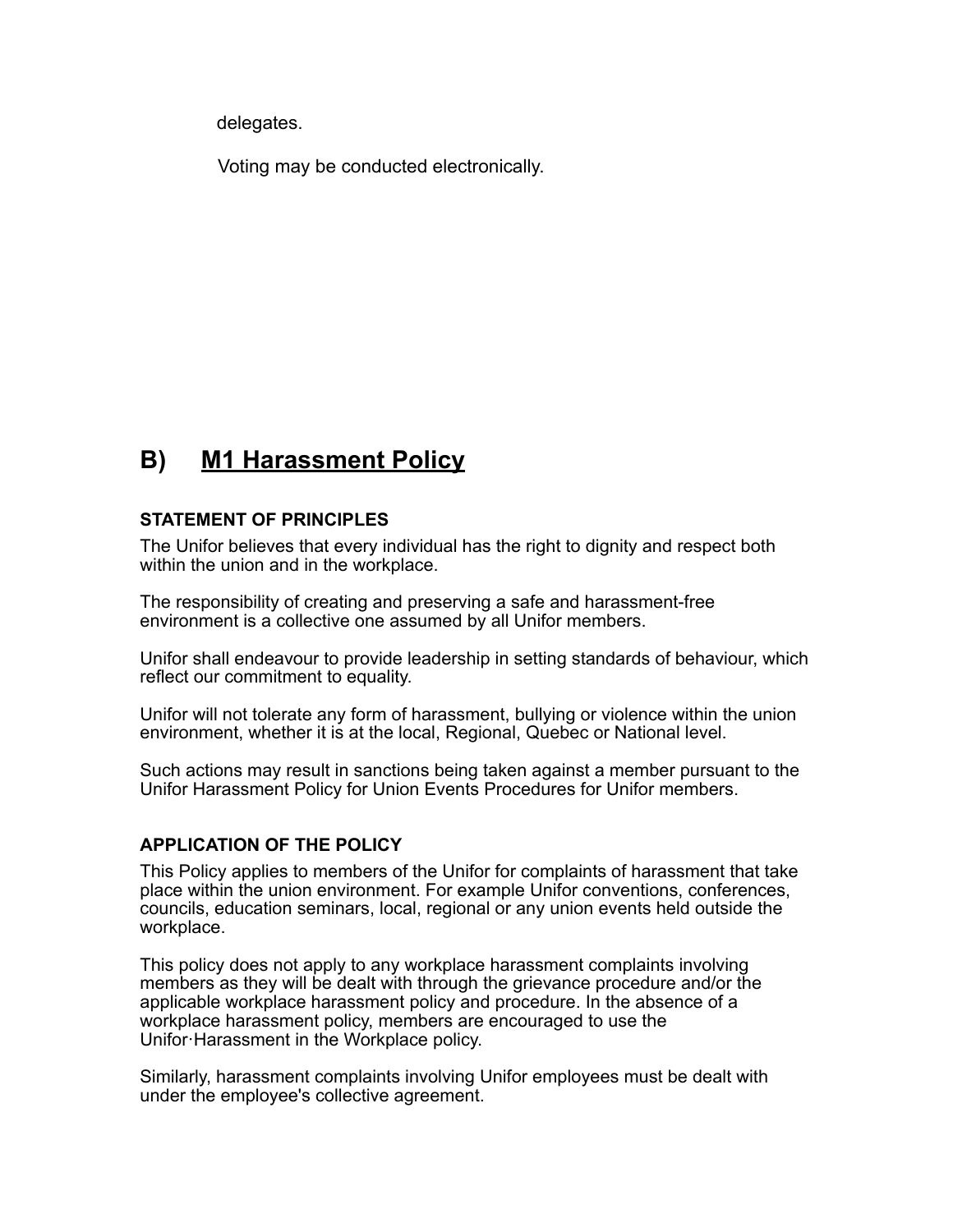This Policy does not apply directly to third parties. Third parties are individuals in the union environment who are not Unifor members or employees (i.e. relatives or acquaintances of members).

However, it should be noted that where a third party engages in harassing, bullying or violent behaviour in the union environment, Unifor may take steps against the third party, up to and including requiring that individual to leave a Unifor event or banning that individual from future Unifor events.

This Policy is not intended to discourage or prevent a member from exercising her or his rights under any applicable Human Rights legislation, and/or any other legal rights pursuant to any other law.

#### **DEFINITIONS**

**Union Environment** - For the purposes of this policy, union environment means any Unifor event and/or any event in which a member is participating on behalf of Unifor including but not limited to conventions, meetings, seminars, councils, courses and conferences whether it be at the local, Regional, Quebec or National level.

**Harassment** - Harassment is an expression of perceived power and superiority by the harasser(s) over another person or group, based on their: sex, race, creed, colour, religion, ethnic origin, place of origin, sexual orientation, political affiliation, gender identity, gender expression, marital status, family status, disability, language, age, conviction for which a pardon has been granted, social and economic class, or activism and participation in the union.

Harassment is unwelcome, unwanted, and uninvited; it may be expressed verbally or physically; it is usually coercive, and it can occur as a single incident or on a repeated basis. It comprises actions, attitudes, language or gestures, which the harasser knows, or reasonably ought to know, are abusive, unwelcome, or wrong.

#### **It may include but is not limited to:**

- 1) Unwelcome remarks, jokes, innuendoes, taunts, or other discriminatory
- 2) Communication in any media;
- 3) Insulting or malicious gestures or practical jokes which cause someone Embarrassment or discomfort;
- 4) Ridiculing, degrading or expressing hatred or intolerance, whether verbally, in writing or physically;
- 5) Display of offensive or pornographic material/pictures, graffiti, or other materials;
- 6) Placing unreasonable limitations on someone because of a perceived need (e.g., disability, pregnancy, etc.);
- 7) Leering (sexually suggestive staring);
- 8) Defamation of religious imagery;
- 9) Mockery of religious practices, customs or religious wear;
- 10) Demands for sexual favours;
- 11) Unnecessary physical contact such as touching, patting, or pinching;
- 12) Making comments about one's appearance or personal life; or
- 13) Expressing or promoting racial hatred.

**Bullying and personal harassment** - Bullying and personal harassment are defined as deliberate actions, mobbing, offensive, malicious and/or cruel behaviour with the aim to humiliate, intimidate, undermine, or destroy the character or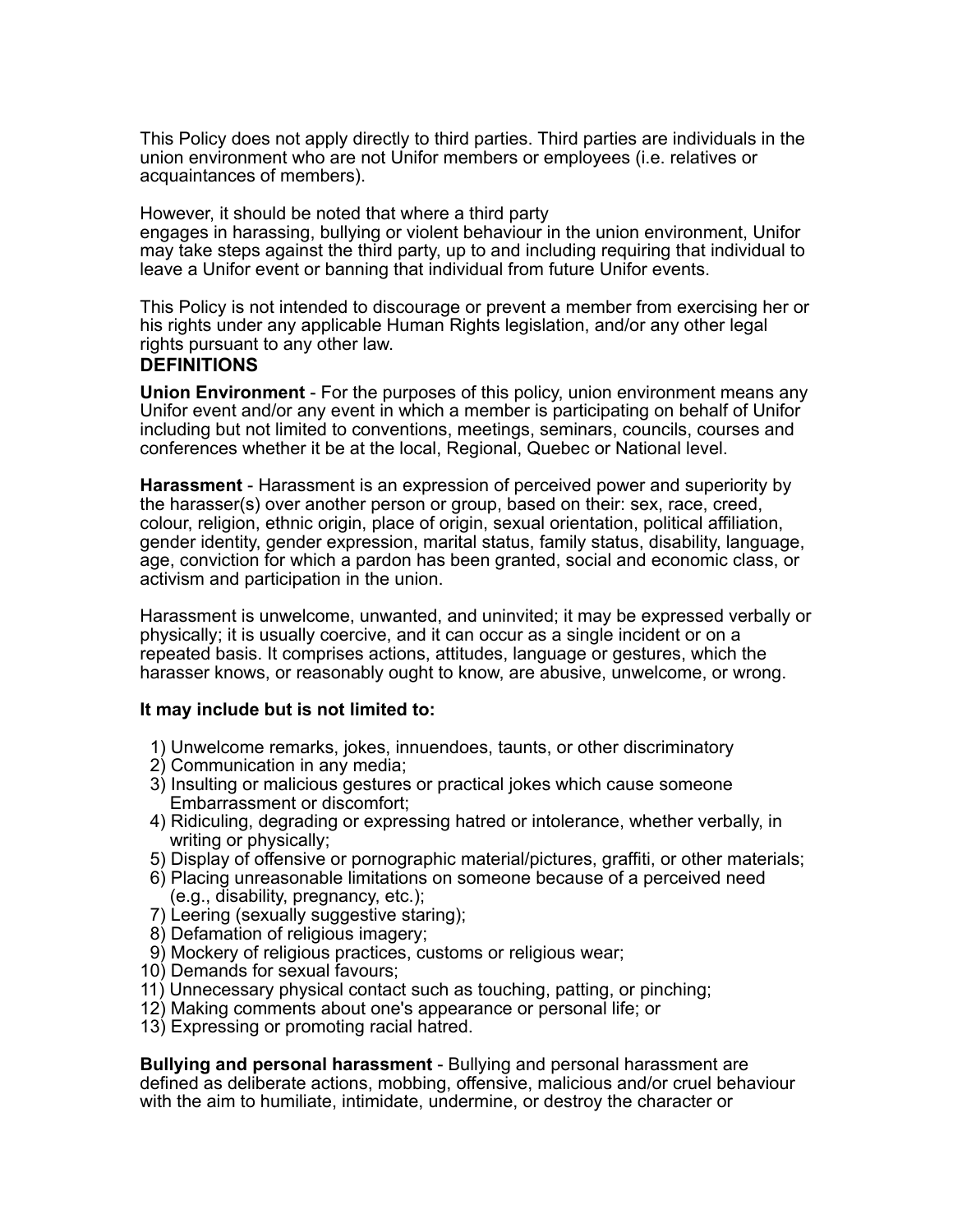confidence of an individual or group of individuals.

Bullying and personal harassment may include an abuse of power or perceived power by one person or group over another that degrades an individual. Bullying behaviour is often persistent and part of a pattern, but it can also occur as a single incident. It is usually carried out by an individual, who ought reasonably to have known that her/his actions are unwelcome or unwanted. It can also be an aspect of group behaviour.

**Examples of bullying and personal harassment** include but are not limited to:

#### **Verbal communication:**

- 1) Abusive and offensive language;
- 2) Insults;
- 3) Teasing; or
- 4) Spreading rumour and innuendo

#### **Psychological manipulation:**

- 1) Unfair blame for mistakes;
- 2) Deliberate exclusion;
- 3) Practical jokes;
- 4) Belittling or disregarding opinions or suggestions; or
- 5) Public criticism

It is understood that using any form of media in verbal communication or in psychological manipulation as stated above constitutes bullying and/or psychological harassment.

Context is important in understanding bullying, particularly verbal communication.

There is a difference between friendly insults exchanged by long-time work colleagues and comments that are meant to be, or are taken as demeaning.

**Union environment violence** - For the purposes of this policy, violence is defined as any physical assault or threat of physical assault occurring in the union environment.

This policy covers any person accompanying a Unifor member attending a Unifor event.

#### **Examples of Union Environment Violence include, but are not limited to:**

- 1) Striking, punching, slapping, or assaulting another person;
- 2) Fighting or challenging another person to fight;
- 3) Grabbing, pinching, or touching another person in an unwanted way, whether sexually or other;
- 4) Engaging in dangerous, threatening or unwanted horseplay;
- 5) Possession of firearms, explosives, or other weapons that are intended by their design to inflict fatal injury;
- 6) Threatening harm or harming another person, or any other action or conduct that implies the threat of bodily harm;
- 7) Stalking (i.e., the repeated following, calling or harassing of another person combined with making of a verbal, written or implied threat of harm); or
- 8) Any other act that would arouse fear in a reasonable person in the circumstance.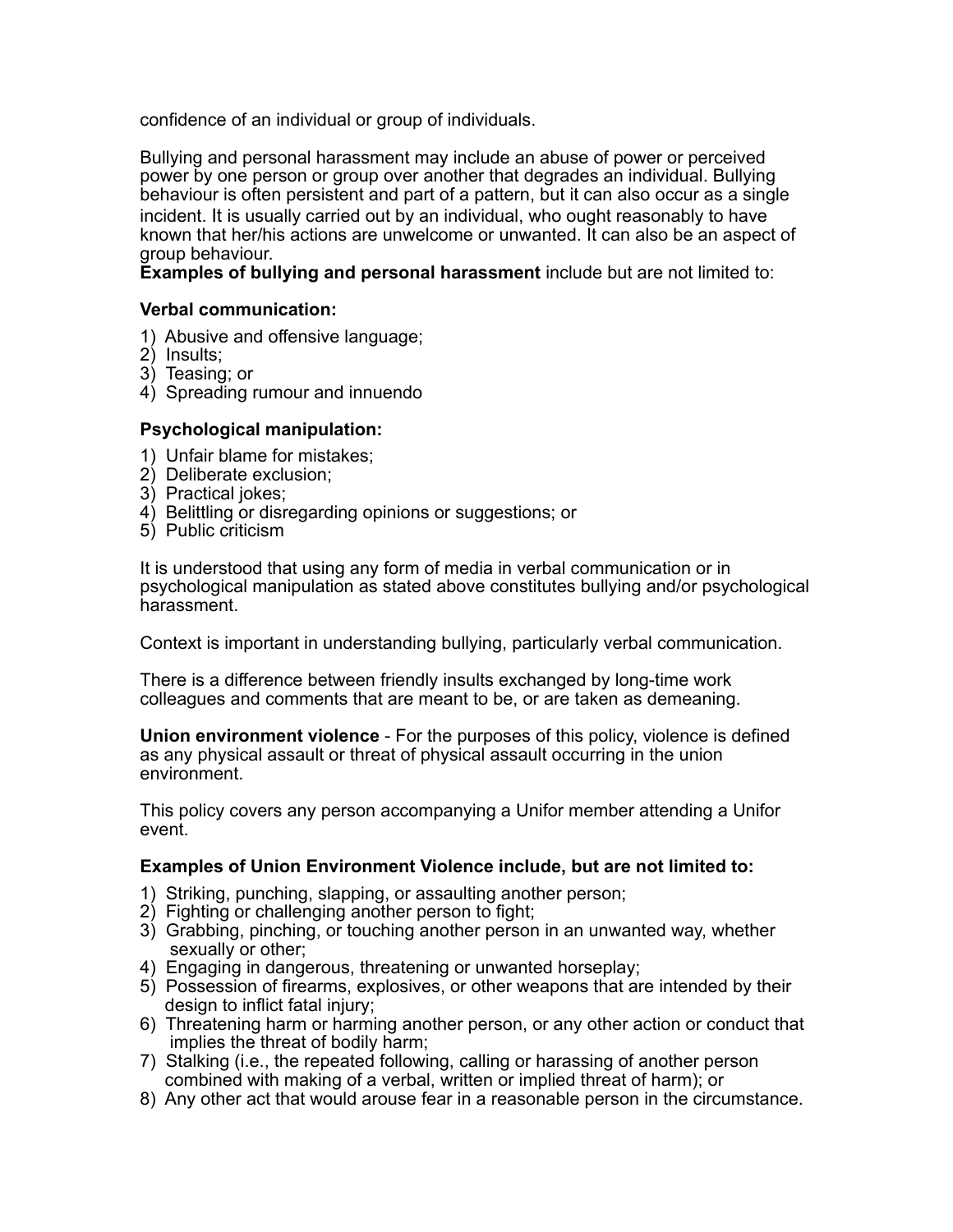## **M1 Harassment Policy for Union Events Procedures**

#### **1. GENERAL PROVISIONS**

- (a) The following procedures apply to any incidents of harassment, bullying and union environment violence that occur within the union environment, as defined in "Unifor's" Harassment Policy for Union Events.
- (b) The Unifor will not disclose a Complainant's or Respondent's name, or any circumstances related to a complaint, to anyone, except as necessary to investigate a complaint or take disciplinary/corrective action related to the complaint, or as required by law. Unifor members, staff, officers and independent investigators or mediators (if any) involved in a complaint, are reminded to keep all information confidential, except in the above circumstances.

#### **2. INFORMAL / EARLY RESOLUTION STAGE**

- (a) Where a Complainant believes that they have been subjected to harassment, bullying or union environment violence, they are encouraged to clearly and firmly make known to the alleged harasser that the behaviour is objectionable and must stop. The Unifor recognizes, however, that in certain instances such action may not be appropriate or advisable.
- (b) The Complainant may ask a member of the Unifor local executive or another trusted union member for their assistance in resolving the situation informally.
- (c) Unifor functions include seminars/courses, conventions, council meetings, etc. Unifor shall also have designated Ombudspeople to respond to incidents of harassment. Ombudspeople are responsible for attempting to resolve complaints informally and quickly at the event or as soon as possible thereafter, but do not have any formal responsibilities beyond that.
- (d) Unifor local and/or industry council union events include meetings, conferences, social events, etc. The local and/or the industry council shall also have designated Ombudspeople to respond to incidents of harassment.

 Ombudspeople are responsible for attempting to resolve complaints informally and quickly at the event or as soon as possible thereafter, but do not have any formal responsibilities beyond that.

- (e) For National and Canadian Council Unifor events (refer to section c), the National President shall appoint the Ombudspeople. Ombudspeople may include National Staff. In appointing Ombudspeople, the size of the event, along with diversity, gender and language shall be taken into consideration.
- (f) For Regional or Quebec Unifor events (refer to section c), the Regional or Quebec Director shall appoint the Ombudspeop!e. Ombudspeople may include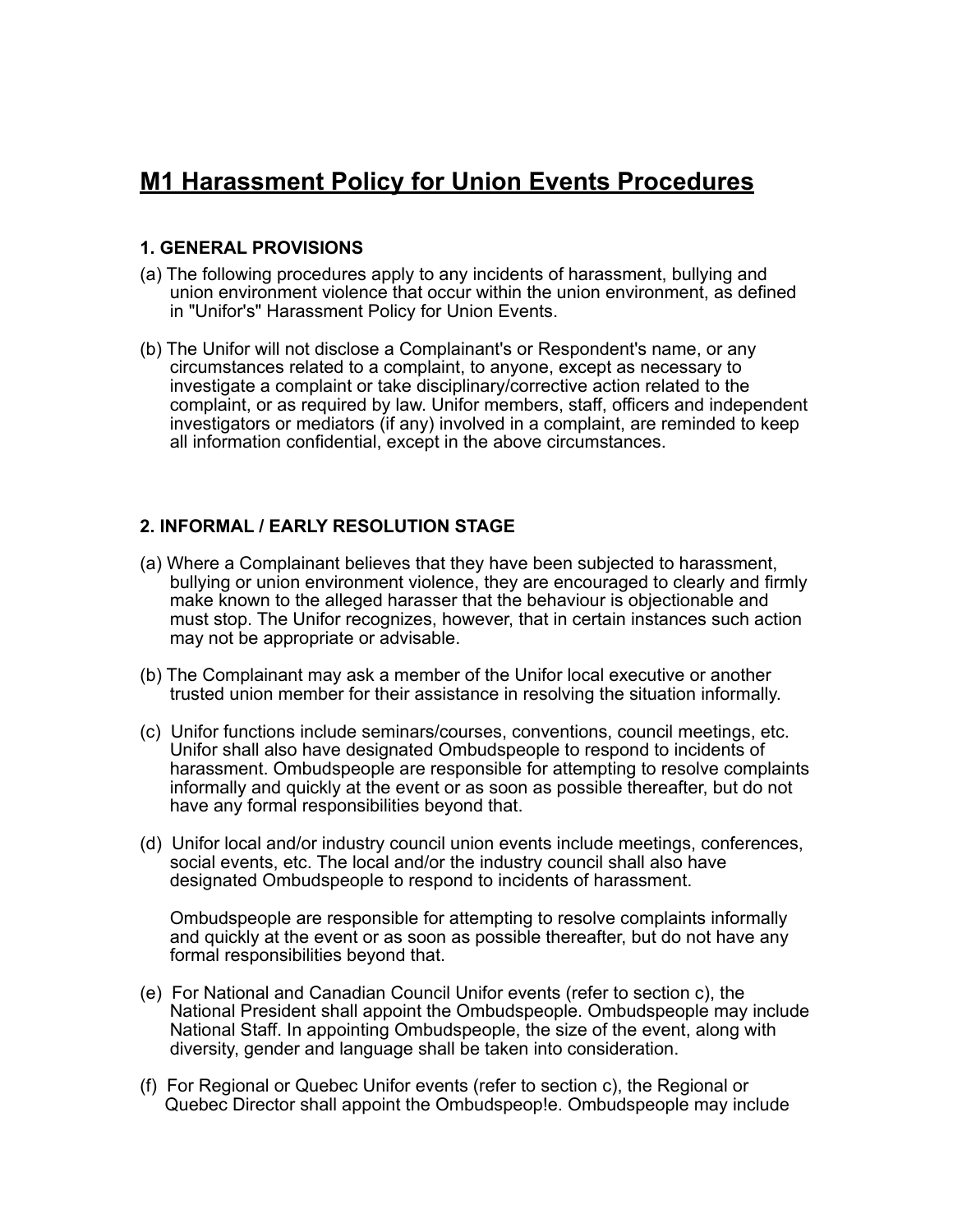National staff. In appointing Ombudspeople, the size of the event, along with diversity, gender and language shall be taken into consideration.

- (g) For Unifor local and/or industry council events (refer to section d), the local union president or the industry council chair(s) shall appoint the Ombudspeople. In appointing Ombudspeople, the size of the event, along with diversity, gender and language shall be taken into consideration.
- (h) Possible resolutions at this stage include, but are not limited to, apologies, reprimands and possible expulsions from the event at which the incident/s occurred (including the expulsion of third parties). Where the safety of any individual is compromised or a criminal act is alleged to have occurred, the appropriate authorities shall also be contacted.
- (i) If the incident is successfully resolved at this stage, the Ombudsperson shall advise the appropriate Regional or Quebec director or the National or local president or the industry council chair(s) of the incident and no further action shall be required.
- (j) Ombudspeople will receive the appropriate training through the National Office.

#### **3. FORMAL COMPLAINT STAGE**

- (a) Where a complaint cannot be resolved informally, the Complainant may file a formal complaint in writing to the National Anti-harassment Coordinator at the National office.
- (b) Each Regional or Quebec director shall appoint Regional or Quebec Harassment Investigators to respond to formal complaints at the Regional or Quebec level that arise under "Unifor's" Harassment Policy for Union Events.

 In appointing Harassment Investigators, diversity, gender and language shall be taken into consideration. The Investigators shall receive appropriate training with respect to the handling of harassment complaints through the national office.

(c) The National president shall appoint a National Anti-harassment Coordinator, to direct all harassment complaints as well as Harassment Investigators to respond to formal complaints at the National level that arise under "Unifor's" Harassment Policy for Union Events.

 In appointing the Coordinator and Investigators, diversity, gender and language shall be taken into consideration. They too shall receive appropriate training with respect to the handling of harassment complaints through the National office.

- (d) The complaint must clearly state the facts giving rise to the complaint and refer to the appropriate section of "Unifor's" Harassment Policy for Union Events, which is alleged to have been violated. The complaint must be filed within 60 days of when the alleged incident{s) occurred. (See attached Complainant's Form).
- (e) The complaint shall be submitted under "Confidential Seal" to the National Anti-harassment Coordinator, c/o the Unifor National Office, (give address).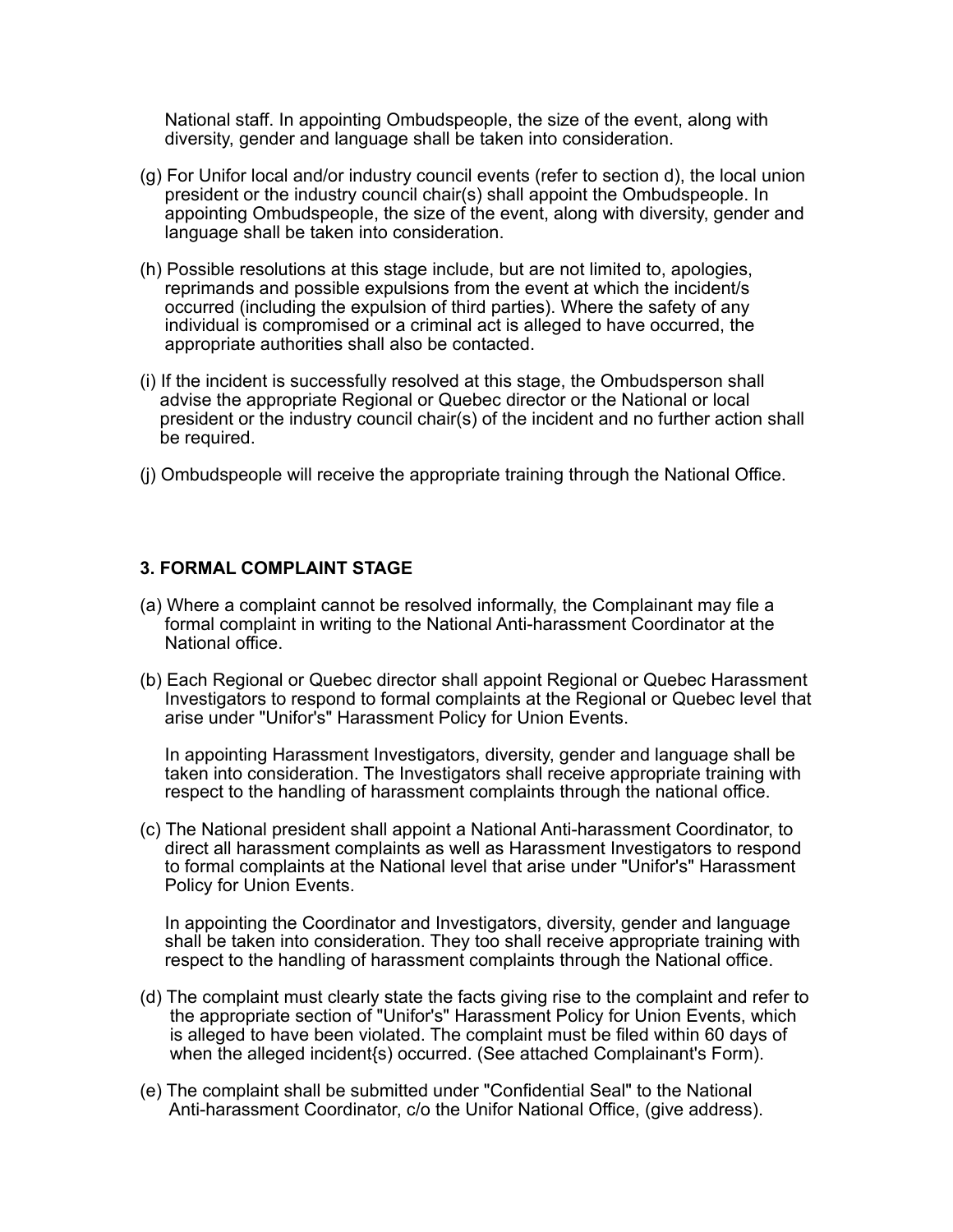(f) The National Anti-harassment Coordinator shall examine the complaint as soon as it is submitted, and shall determine any preliminary or jurisdictional matter, including but not limited to the timeliness of the complaint, the admissibility of the complaint in the circumstances, and whether or not the complaint is frivolous or vexatious.

 The National Anti-harassment Coordinator has the discretion to extend the time period for filing complaints where s/he deems it appropriate, but will advise the President or the appropriate Regional or Quebec Director.

- (g) Where the National Anti-harassment Coordinator determines that the complaint is not admissible on preliminary or jurisdictional grounds, it shall inform the Complainant of this decision in writing. The Complainant may appeal a decision With respect to the admissibility of a complaint to the National Appeals Committee of the National Executive Board, following the process set out in section 7 below.
- (h) Where the National Anti-harassment Coordinator determines that the complaint is admissible, such complaint shall be forwarded to the appropriate Regional or Quebec Director who will assign one of the Harassment Investigators to the case.

 Once appointed, the Regional or Quebec Harassment Investigator shall provide a copy of the complaint to the Respondent. The Coordinator will also inform the Respondent of the process and applicable timeframes.

- (i) The Respondent shall have 15 days from the date on which they receive a copy of the complaint to respond to the Harassment Investigator in writing to the allegations in the complaint. (See attached Respondent's Form).
- (j) The Harassment Investigator shall provide a copy of the response to the Complainant.

#### **4. MEDIATION STAGE**

- (a) Where appropriate, the Harassment Investigator may determine that a complaint may be best dealt with through mediation between the parties. Mediation should be voluntary on part of the parties.
- (b) The Harassment Investigator shall conduct the mediation. In special circumstances and with the approval of the Regional or Quebec Director or National President, an external mediator may be appointed.
- (c) The Complainant and Respondent shall be provided with the opportunity to meet with the Harassment Investigator, who shall work with the parties to resolve the situation. Ideally, the mediation should be held in-person.

 However, mediation may also be held via videoconference or conference call, if the circumstances are such that an in-person meeting is not possible or practical.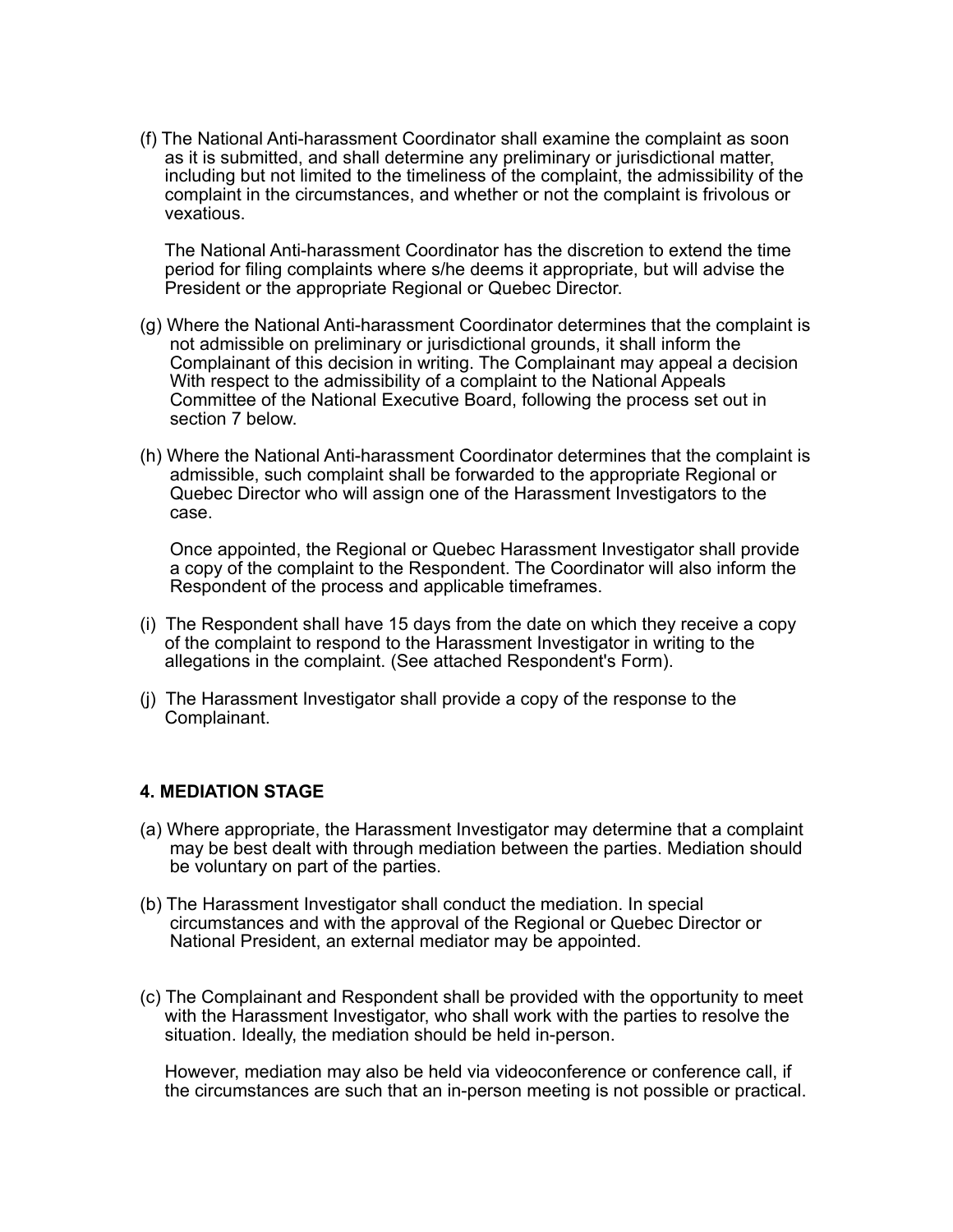- (d) Mediation shall be held within 30 days from the date when the Harassment Investigator receives the Respondent's response. The Harassment Investigator has the discretion to extend this time frame, where it deems it appropriate, but will advise the President or the appropriate Regional or Quebec Director.
- (e) If the mediation proves to be unsuccessful, the complaint shall be redirected back to the investigation stage.

#### **5. INVESTIGATION STAGE**

- (a) Where mediation is not appropriate or it proceeds but is unsuccessful, the Harassment Investigator shall conduct a formal investigation. In special circumstances and with the approval of the Regional or Quebec Director or National President, an external investigator may be appointed.
- (b) The Harassment Investigator shall investigate the alleged incident(s) and Interview the Complainant, the Respondent, and any relevant witnesses for both the Respondent and the Complainant.
- (c) Within 30 days of being appointed, the Harassment Investigator shall provide a draft written report of her or his findings to the Respondent and the Complainant.
- (d) Both the Respondent and the Complainant shall be given the opportunity to reply in writing to the Harassment Investigator's draft report. Their replies shall be provided to the Harassment Investigator within 15 days from the date on which they received a copy of the draft report.
- (e) After having taken into consideration any written reply, the Harassment Investigator shall produce a final written report within 15 days from receiving the Complainant's and Respondent's replies to the draft report.
- (f) The Harassment Investigator has the discretion to extend any of the timeframes under this stage, where s/he deems it appropriate, but will advise the President or the appropriate Regional or Quebec Director.

#### **6. DECISION-MAKING STAGE**

- (a) The Harassment Investigator's final report shall include a statement of her or his findings and will include discipline and other remedy where appropriate.
- (b) Possible discipline includes but is not limited to a reprimand, removal from a committee/activity, suspension from membership, expulsion or any other just and equitable disciplinary measure.
- (c) The Harassment Investigator shall forward a copy of the report to the National President or the Regional or Quebec Director who shall implement the report in its totality.
- (d) A copy of the Harassment Investigator's final written decision shall be sent to the Complainant, the Respondent and the National Anti-harassment Coordinator.
- (e) The National President or the Regional or Quebec Director shall have 30 days to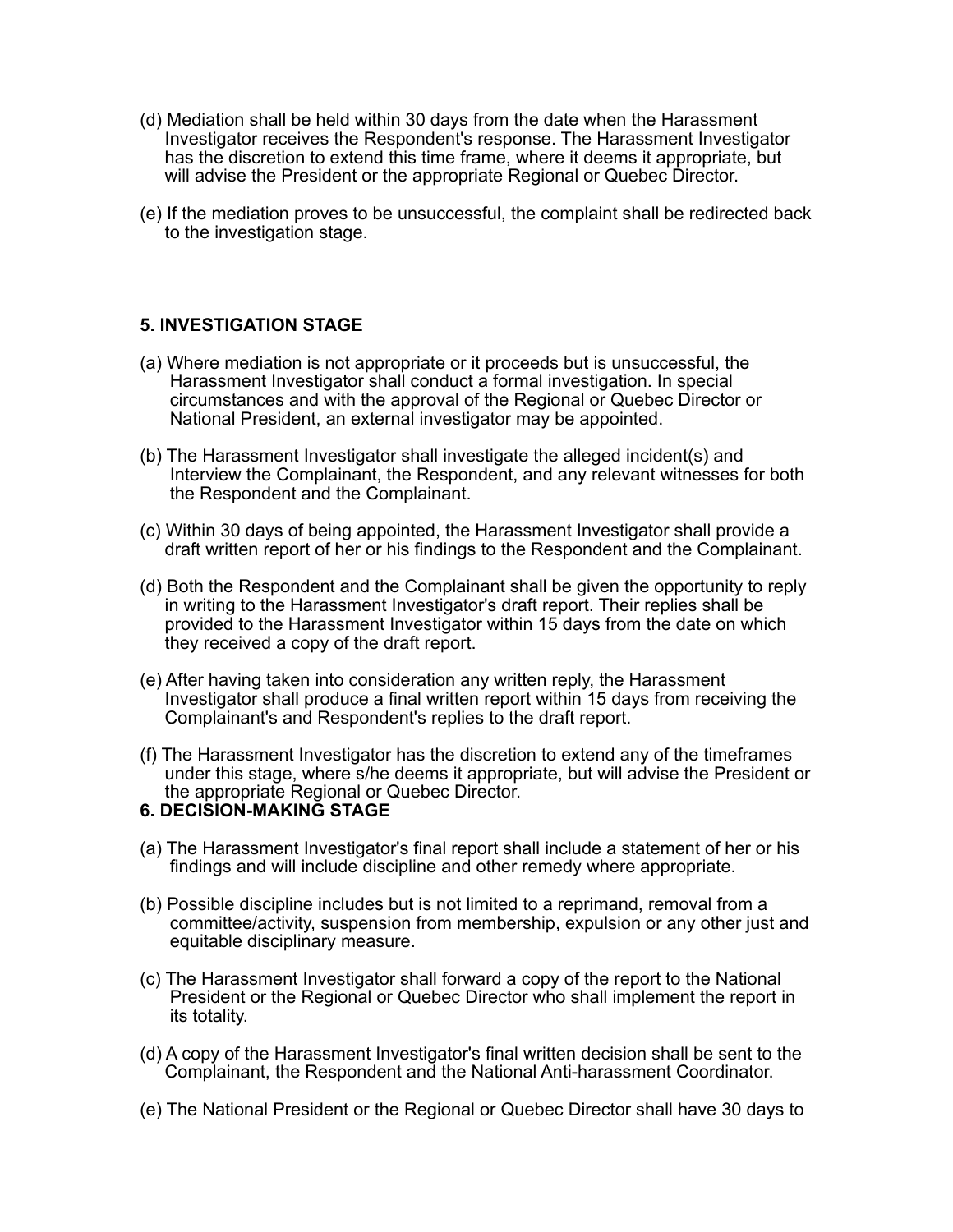implement the Harassment Investigator's report.

#### **7. APPEAL STAGE**

- (a) An appeal lies from a final decision of the Harassment Investigator to the National Appeals Committee of the National Executive Board.
- (b) The appeal shall be initiated through written notice filed within 30 days of the final decision of the Harassment Investigator being rendered.
- (c) The procedures to be followed at the appeal stage shall be the same as are laid out in article 18 of the Unifor Constitution, with any necessary changes being made.
- (d) There shall be no oral hearing before the National Appeals Committee of the National Executive Board, and its decision shall be final and without appeal.

 However, individuals have the right to file a complaint with the appropriate federal/provincial/Human Rights Commission/Tribunal and to seek redress under the Human Rights Code

## **"Unifor" Harassment at Union Events Procedure Chart**

#### **MEDIATION STAGE**

The Harassment Investigator (HI) conducts mediation Mediator meets with parties and works out a resolution acceptable to both parties within 30 days Mediation is NOT successful Complaint referred to the Investigation Stage

#### **INVESTIGATION STAGE**

The Harassment Investigator (HI) conducts investigation Within 30 days, HI interviews all parties and provides a draft report to Respondent and Complainant Respondent and Complainant have 15 days from receipt of report to provide comments

#### **DECISION-MAKING STAGE**